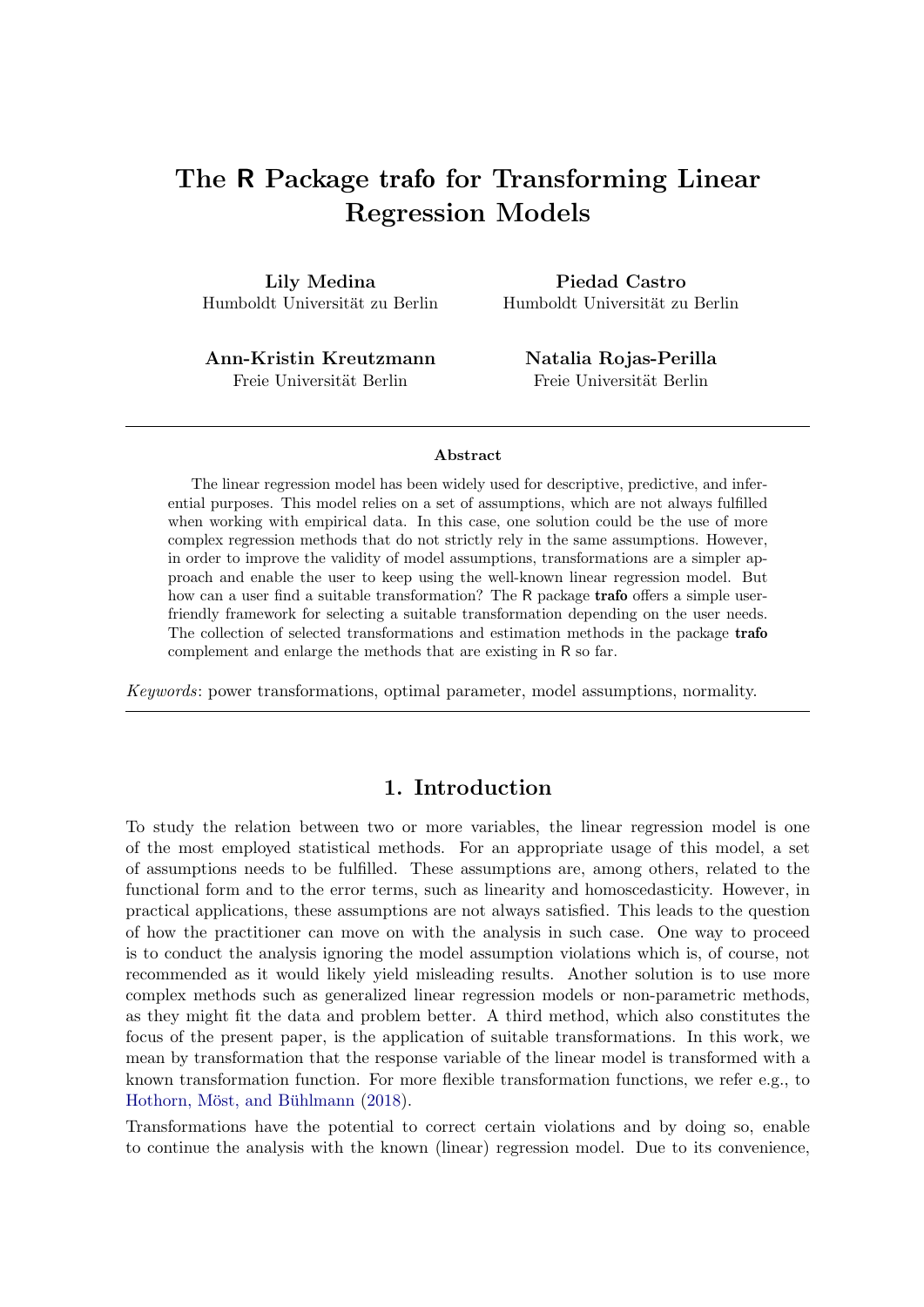transformations such as the logarithm or the Box-Cox are commonly applied in many branches of sciences; for example in economics [\(Hossain](#page-28-1) [2011\)](#page-28-1) and neuroscience [\(Morozova, Koschutnig,](#page-29-0) [Klein, and Wood](#page-29-0) [2016\)](#page-29-0). In order to simplify the choice and the usage of transformations in the linear regression model, the R (R [Core Team](#page-29-1) [2018\)](#page-29-1) package trafo [\(Medina, Castro,](#page-29-2) [Kreutzmann, and Rojas-Perilla](#page-29-2) [2018\)](#page-29-2) is developed. The present work is inspired by the framework proposed in [Rojas-Perilla](#page-29-3) [\(2018,](#page-29-3) pp. 9-45) and extends other existing R packages that provide transformations.

Many packages that contain transformations do not focus especially on the usage of transformations [\(Venables and Ripley](#page-29-4) [2002;](#page-29-4) [Fox and Weisberg](#page-28-2) [2011;](#page-28-2) [Molina and Marhuenda](#page-29-5) [2015;](#page-29-5) [Ribeiro Jr. and Diggle](#page-29-6) [2016\)](#page-29-6). Therefore, they often only include popular transformations like the logarithmic or the Box-Cox transformation family. The package car [\(Fox and Weisberg](#page-28-2) [2011\)](#page-28-2) expands the selection of transformations. It includes the Box-Cox, the basic power, and the Yeo-Johnson transformation families, and uses the maximum likelihood approach for the estimation of the transformation parameter. An exponential transformation proposed by [Manly](#page-29-7) [\(1976\)](#page-29-7) is provided in the package caret [\(Kuhn](#page-28-3) [2008\)](#page-28-3) and the multiple parameter Johnson transformation in the packages **Johnson** [\(Fernandez](#page-28-4) [2014\)](#page-28-4) and **jtrans** [\(Wang](#page-29-8) [2015\)](#page-29-8). While package MASS [\(Venables and Ripley](#page-29-4) [2002\)](#page-29-4) and package car [\(Fox and Weisberg](#page-28-2) [2011\)](#page-28-2) only provide the maximum likelihood approach for the estimation of the transformation parameter for the Box-Cox family, the estimation can be conducted by a wide range of methods in the AID package [\(Dag, Asar, and Ilk](#page-28-5) [2017\)](#page-28-5). Most of the provided methods are based on goodness of fit tests like the Shapiro-Wilk or the Anderson-Darling test. However, the AID package only contains the Box-Cox transformation.

It is noticeable that none of the above-mentioned packages helps the user in the process of deciding which transformation is actually suitable according to the users needs. Furthermore, most packages do not provide tools to see at the first sight if the transformation improves the untransformed model with regards to fulfilling the model assumptions. Therefore, package trafo combines and extends the features provided by the packages mentioned above. Additionally to transformations that are already provided by existing packages, the trafo package includes, among others, the Bickel-Doksum [\(Bickel and Doksum](#page-28-6) [1981\)](#page-28-6), modulus [\(John and](#page-28-7) [Draper](#page-28-7) [1980\)](#page-28-7), the neglog [\(Whittaker, Whitehead, and Somers](#page-29-9) [2005\)](#page-29-9) and glog [\(Durbin, Hardin,](#page-28-8) [Hawkins, and Rocke](#page-28-8) [2002\)](#page-28-8) transformations that are modifications of the Box-Cox and the logarithmic transformation, respectively, in order to deal with negative values in the response variable. Furthermore, the selection of estimation methods for the transformation parameter is enlarged by methods based on moments and divergence measures (see e.g., [Taylor](#page-29-10) [1985;](#page-29-10) [Yeo and Johnson](#page-29-11) [2000;](#page-29-11) [Royston, Lambert](#page-29-12) *et al.* [2011\)](#page-29-12). The main benefits of the package **trafo** can be summarized as follows:

- An initial check can be conducted that helps to decide if and which transformation is useful for the researchers needs.
- The untransformed model and a model with a transformed dependent variable as well as two transformed models can be run simultaneously, and thus the models can be easily compared with regard to the model assumptions.
- Extensive diagnostics are provided in order to check if the transformation helps to fulfill the model assumptions normality, homoscedasticity, and linearity.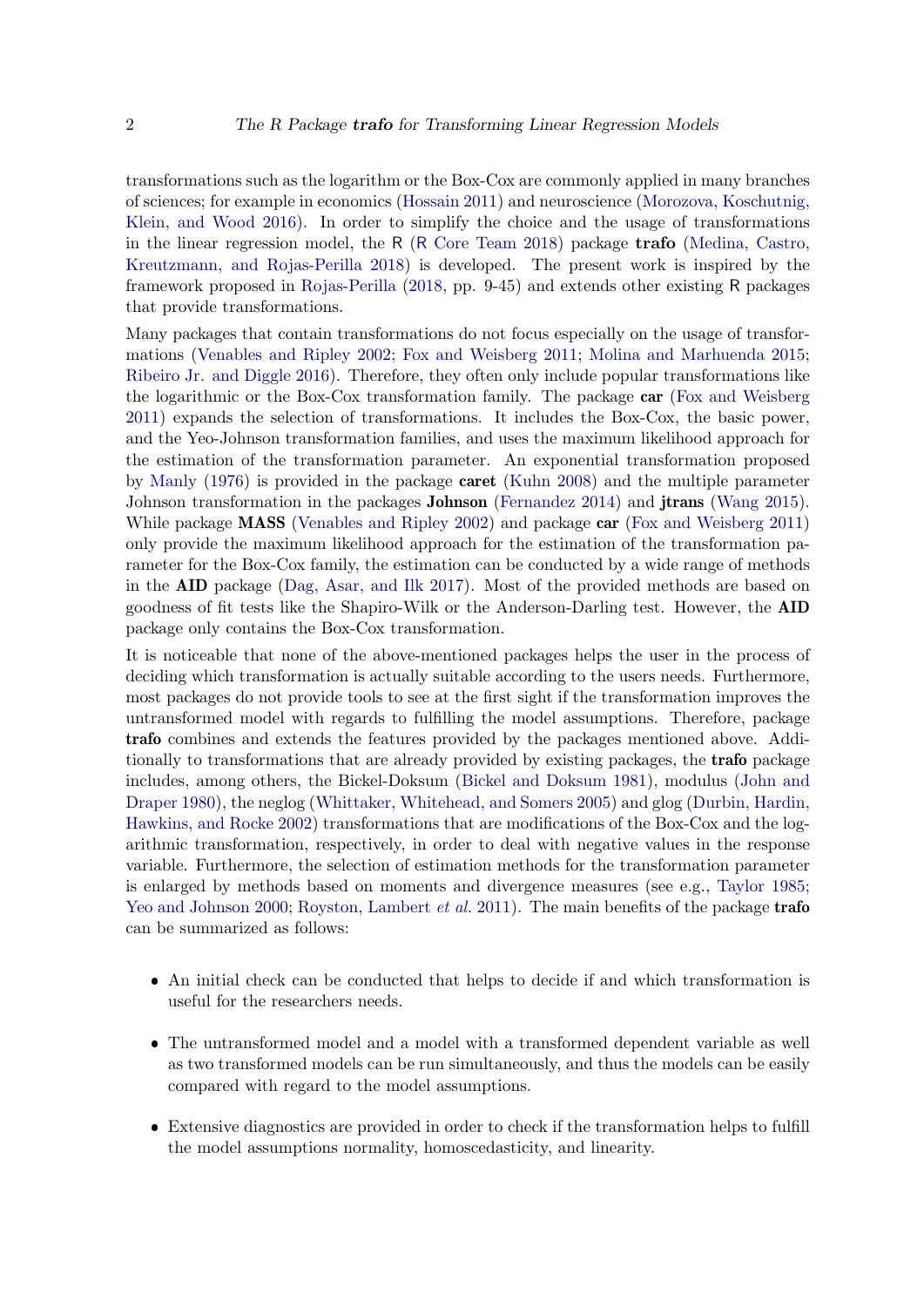The remainder of this paper is structured as follows. In Section [2,](#page-2-0) the transformations and estimation methods included in the package are presented. Section [3](#page-5-0) demonstrates in form of a case study the functionality of the package. Section [4](#page-11-0) summarizes the user-defined function feature of the package. In Section [5,](#page-12-0) some concluding remarks and potential extensions of the package are discussed. Finally, Appendix [A](#page-12-1) presents the mathematical derivations underlying the package.

# 2. Transformations and estimation methods

<span id="page-2-0"></span>The equation describing and summarizing the relationship between a continuous outcome variable Y and different covariates X (either discrete or continuous) is defined by  $y_i = \mathbf{x}_i^T \boldsymbol{\beta} + e_i$ , with  $i = 1, \ldots, n$ . This is also known as the linear regression model and is composed by a deterministic and a random component, which rely on different assumptions. Among others, these assumptions can be summarized as follows:

- Normality (N): The conditional distribution of y given x follows a normal distribution. This is an optional, but often desired assumption.
- Homoscedasticity (H): The conditional variance of  $y$  given  $x$  is constant.
- $\bullet$  Linearity (L): The conditional expectation of the outcome variable y given the continuous covariates  $x$  is a linear function in  $x$ .

As already mentioned, different approaches have been proposed for achieving these model assumptions. Some of them include using alternative estimation methods of the regression terms or applying more complex regression models (see e.g., [Nelder and Wedderburn](#page-29-13) [1972;](#page-29-13) [Berry](#page-28-9) [1993\)](#page-28-9). In this paper, we focus on defining a parsimonious re-specification for the model, such as the usage of non-linear transformations of the outcome variable. The transformations implemented in the package trafo basically help to achieve normality. However, most of them simultaneously correct other assumptions (see also Table [1](#page-2-1) and Table [2\)](#page-3-0).

The transformations can be classified into transformations without a transformation parameter and data-driven transformations with a transformation parameter that needs to be estimated. The first set of transformations presented in Table [1](#page-2-1) comprises, among others, the logarithmic transformation, which is considered due to its popularity and straightforward application. The data-driven transformations presented in Table [2](#page-3-0) are dominated by the

<span id="page-2-1"></span>

| Transformation Source |                                  | Formula                    | Support N H L                  |                                   |             |  |
|-----------------------|----------------------------------|----------------------------|--------------------------------|-----------------------------------|-------------|--|
| Log (shift)           | Box and $\text{Cox}$ (1964)      | $\log(y+s)$                | $y \in \mathbb{R}$ $X$ $X$ $X$ |                                   |             |  |
| Glog                  | Durbin <i>et al.</i> $(2002)$    | $\log(y + \sqrt{y^2 + 1})$ | $y \in \mathbb{R}$             |                                   | $X$ $X$ $X$ |  |
| Neglog                | Whittaker <i>et al.</i> $(2005)$ | $Sign(y) log( y +1)$       | $y \in \mathbb{R}$             | $\boldsymbol{x}$ $\boldsymbol{x}$ |             |  |
| Reciprocal            | Tukey (1977)                     | $\overline{y}$             | $y\neq 0$                      |                                   |             |  |

Table 1: Transformations without transformation parameter.

Box-Cox transformation and its modifications or alternatives, e.g., the modulus or Bickel-Doksum transformation. However, more flexible versions of the logarithmic transformation,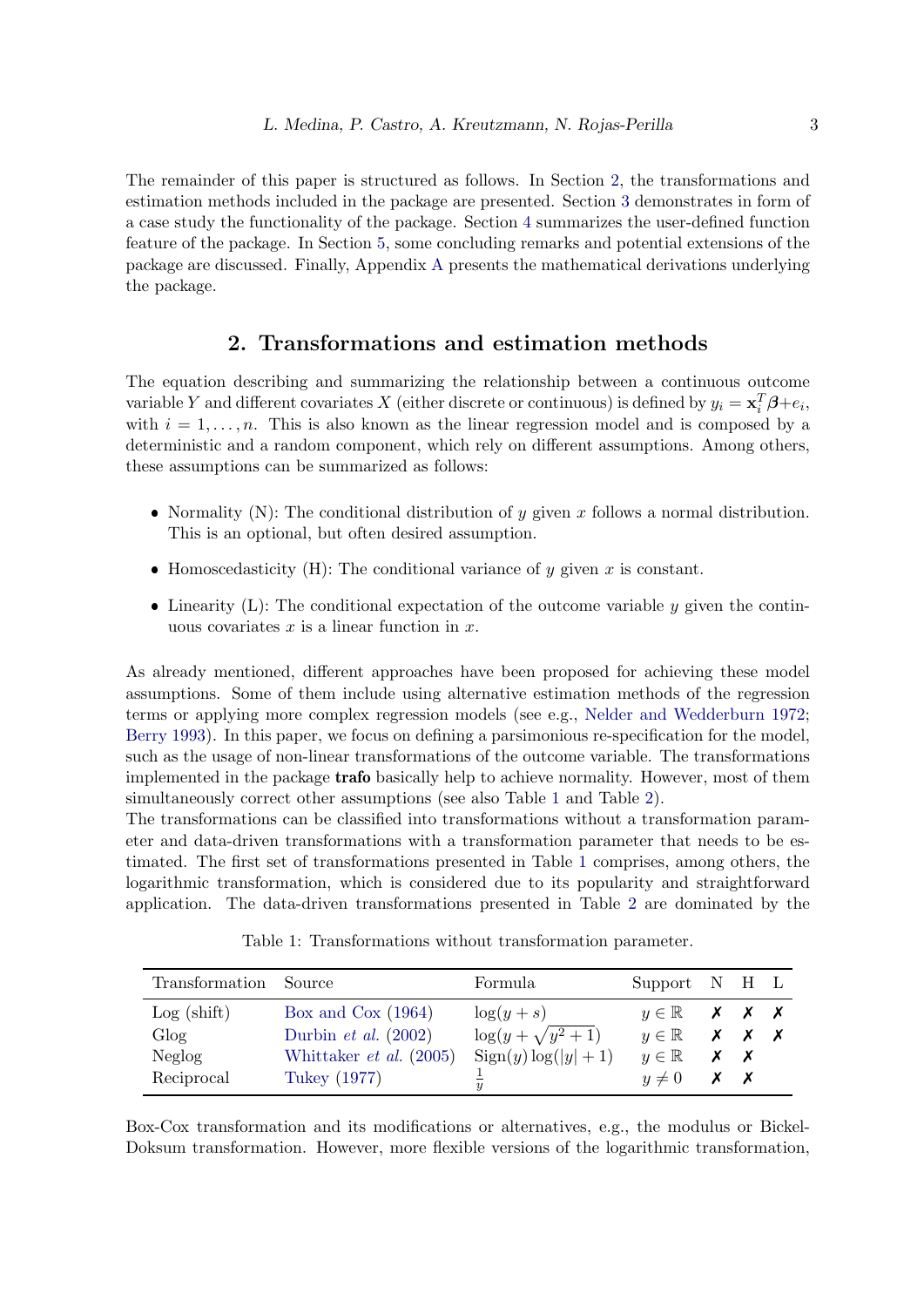as the log-shift opt, or the Manly transformation, which is an exponential transformation, are also included in the package trafo.

<span id="page-3-0"></span>

| Transformation      | Source                                | Formula                                                                                                                                                                                                                                                                                                         | Support                                       | N          | H           | - L |
|---------------------|---------------------------------------|-----------------------------------------------------------------------------------------------------------------------------------------------------------------------------------------------------------------------------------------------------------------------------------------------------------------|-----------------------------------------------|------------|-------------|-----|
| $Box-Cox$ (shift)   | Box and $Cox(1964)$                   | $\begin{cases} \frac{(y+s)^{\lambda}-1}{\lambda} & \text{if } \lambda \neq 0; \\ \log(y+s) & \text{if } \lambda = 0. \end{cases}$                                                                                                                                                                               | $y \in \mathbb{R}$                            |            | $X$ $X$ $X$ |     |
| Log-shift opt       | Feng, Hannig, and Marron (2016)       | $\log(y + \lambda)$                                                                                                                                                                                                                                                                                             | $y \in \mathbb{R}$ $\times$ $\times$ $\times$ |            |             |     |
| Bickel-Docksum      | Bickel and Doksum (1981)              | $\frac{ y ^{\lambda}\operatorname{Sign}(y)-1}{\lambda}$ if $\lambda > 0$                                                                                                                                                                                                                                        | $y \in \mathbb{R}$ $\times$ $\times$          |            |             |     |
| Yeo-Johnson         | Yeo and Johnson (2000)                | $\label{eq:2.1} \begin{cases} \frac{(y+1)^{\lambda}-1}{\lambda} & \text{ if } \lambda\neq 0, y\geq 0; \\ \log(y+1) & \text{ if } \lambda=0, y\geq 0; \\ \frac{(1-y)^{2-\lambda}-1}{\lambda-2} & \text{ if } \lambda\neq 2, y<0; \\ -\log(1-y) & \text{ if } \lambda=2, y<0. \end{cases} \qquad y\in \mathbb{R}$ |                                               | $x \times$ |             |     |
| Square Root (shift) | Medina <i>et al.</i> $(2018)$         | $\sqrt{y+\lambda}$                                                                                                                                                                                                                                                                                              | $y\in\mathbb{R}$                              | $x \times$ |             |     |
| Manly               | Manly (1976)                          | $\begin{cases} \frac{e^{\lambda y}-1}{\lambda} & \text{if } \lambda \neq 0; \\ y & \text{if } \lambda = 0. \end{cases}$                                                                                                                                                                                         | $y \in \mathbb{R}$ $\times$ $\times$          |            |             |     |
| Modulus             | John and Draper (1980)                | $\begin{cases}\n\text{Sign}(y) \frac{( y +1)^{\lambda}-1}{\lambda} & \text{if } \lambda \neq 0; \\ \text{Sign}(y) \log( y +1) & \text{if } \lambda = 0.\n\end{cases}$                                                                                                                                           | $y \in \mathbb{R}$                            | X          |             |     |
| Dual                | Yang $(2006)$                         | $\begin{cases} \frac{(y^{\lambda}-y^{-\lambda})}{2\lambda} & \text{if } \lambda > 0; \\ \log(y) & \text{if } \lambda = 0. \end{cases}$                                                                                                                                                                          | y>0                                           | Х          |             |     |
| Gpower              | Kelmansky, Martínez, and Leiva (2013) | $\begin{cases} \frac{(y+\sqrt{y^2+1})^{\lambda}-1}{\lambda} & \text{if } \lambda \neq 0; \\ \log(y+\sqrt{y^2+1}) & \text{if } \lambda = 0. \end{cases}$                                                                                                                                                         | $y \in \mathbb{R}$                            | Х          |             |     |

Table 2: Data-driven transformations.

Table [1](#page-2-1) and [2](#page-3-0) provide information about the range of the dependent variable that is supported by the transformation. Some transformations are only suitable for positive values of  $y$ . This is generally true for the logarithmic and Box-Cox transformations. However, in case that the dependent variable contains negative values, the values are shifted by a deterministic shift s such that  $y + s > 0$  by default in package **trafo**. Furthermore, the tables emphasize which assumptions the transformation helps to achieve. These are general suggestions and the actual success always also depends on the data. For specific properties of each transformation we refer to the original references. The square root shift transformation with a data-driven shift in analogy to the log-shift opt transformation is, to the best of our knowledge, firstly implemented in this work. In contrast, a square root transformation with deterministic shift, for example, is suggested in [Bartlett](#page-28-13) [\(1947\)](#page-28-13).

Since the transformations in Table [2](#page-3-0) contain transformation parameters that need to be estimated, package trafo contains different methodologies for this estimation. The benefit of each estimation method depends on the research analysis and the underlying data. They can be summarized as follows:

- Maximum likelihood theory
- Distribution moments optimization: Skewness or kurtosis
- Divergence minimization: Following Kolmogorov-Smirnov (KS), Cramér-von-Mises (KM) or Kullback-Leibler (KL) measurements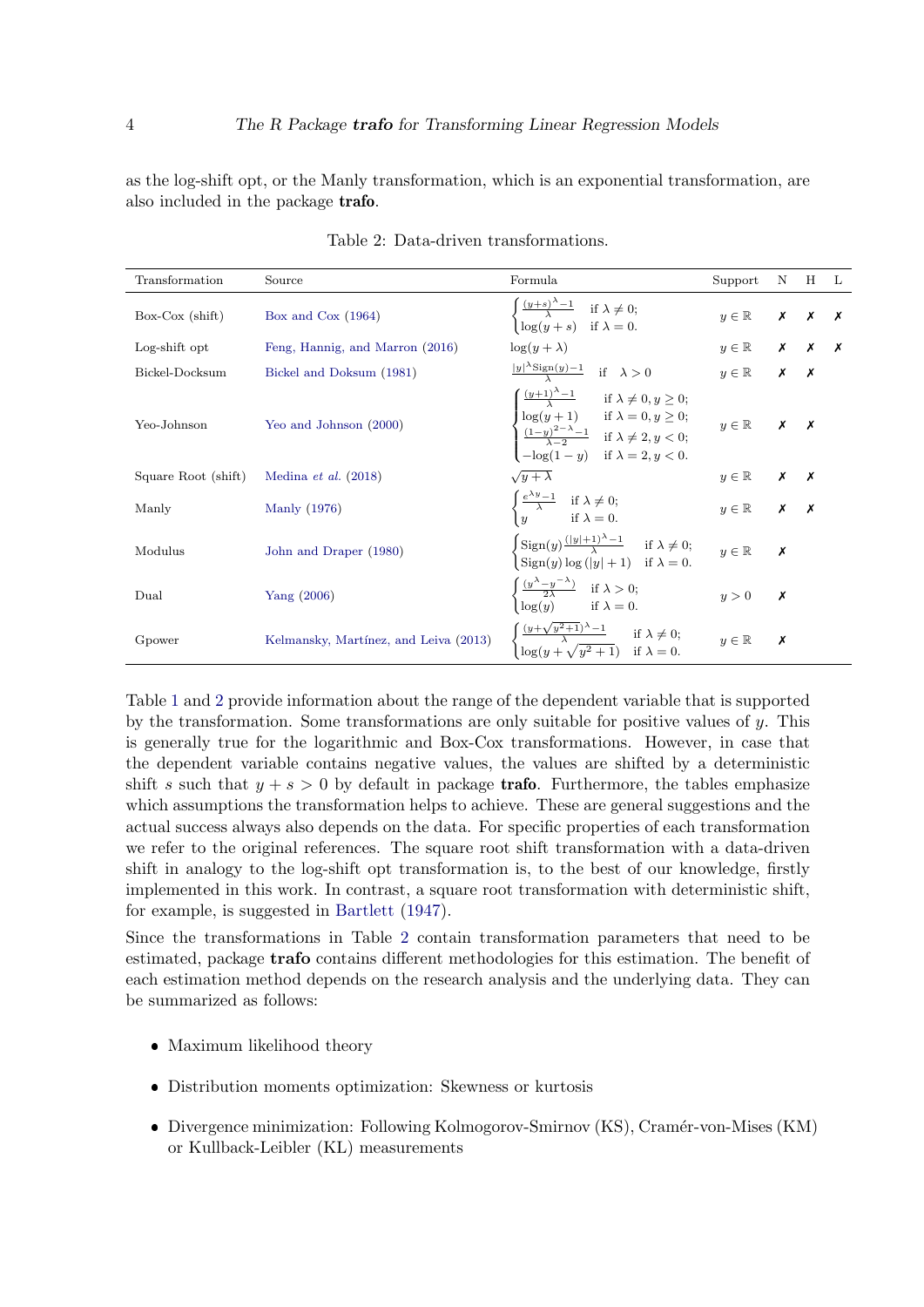<span id="page-4-0"></span>

| Assumption       | Diagnostic check                  | Fast check |
|------------------|-----------------------------------|------------|
| Normality        | Skewness and kurtosis             | х          |
|                  | Shapiro-Wilk test                 | х          |
|                  | Quantile-quantile plot            |            |
|                  | Histograms                        |            |
| Homoscedasticity | Breusch-Pagan test                |            |
|                  | Residuals vs. fitted plot         |            |
|                  | Scale-location                    |            |
| Linearity        | Scatter plots between $y$ and $x$ |            |
|                  | Observed vs. fitted plot          |            |

Table 3: Diagnostic checks provided in the package trafo

The maximum likelihood estimation method finds the set of values for the transformation parameter that maximizes the likelihood function of the dataset under the selected transformation [\(Box and Cox](#page-28-10) [1964\)](#page-28-10). This is a standard approach that is also implemented in several of the mentioned R packages [\(Venables and Ripley](#page-29-4) [2002;](#page-29-4) [Fox and Weisberg](#page-28-2) [2011\)](#page-28-2). However, since the maximum likelihood estimation is rather sensitive to outliers, the skewness or kurtosis optimization might be preferable for the estimation of the transformation parameter in the presence of such outliers (see e.g., [Royston](#page-29-12) et al. [2011\)](#page-29-12). These methods are especially favorable when it is important in the analysis to meet these moments. For instance, skewness minimization should be used when it is important to get a symmetric distribution. Additionally, if the focus lies on comparing the whole distribution of the transformed data with a normal distribution, and not only some moments, different divergence measures as the KS, KM or KL can be used (see e.g., [Yeo and Johnson](#page-29-11) [2000\)](#page-29-11). For all estimation methods, a lambda range on which the functions are evaluated needs to be proposed. Therefore, default values are set for the predefined transformations. For more information about different estimation methods we refer to [Rojas-Perilla](#page-29-3) [\(2018,](#page-29-3) pp. 9-45).

Since the user can only decide if the transformation is helpful by checking the above mentioned assumptions, the package trafo contains a wide range of diagnostic checks (e.g., [Shapiro and](#page-29-16) [Wilk](#page-29-16) [1965;](#page-29-16) [Breusch and Pagan](#page-28-14) [1979\)](#page-28-14). A smaller selection is used in the fast check that helps to decide if a transformation might be useful. Table [3](#page-4-0) summarizes the implemented diagnostic checks that are simultaneously returned for the untransformed and a transformed model or two differently transformed models and indicates which diagnostics are conducted in the fast check. Additionally, plots are provided that help to detect outliers such as the Cook's distance plot and influential observations by the residuals vs leverage plot.

Another feature of the package **trafo** is the possibility of defining a customized transformation. Thus, a user can also use the infrastructure of the package for a transformation that suits the individuals needs better than the predefined transformations. However, in this version of the package trafo the user needs to define the transformation and the standardized transformation in order to use this feature. For the derivation of the standardized transformation of all predefined transformations, see Appendix [A.](#page-12-1)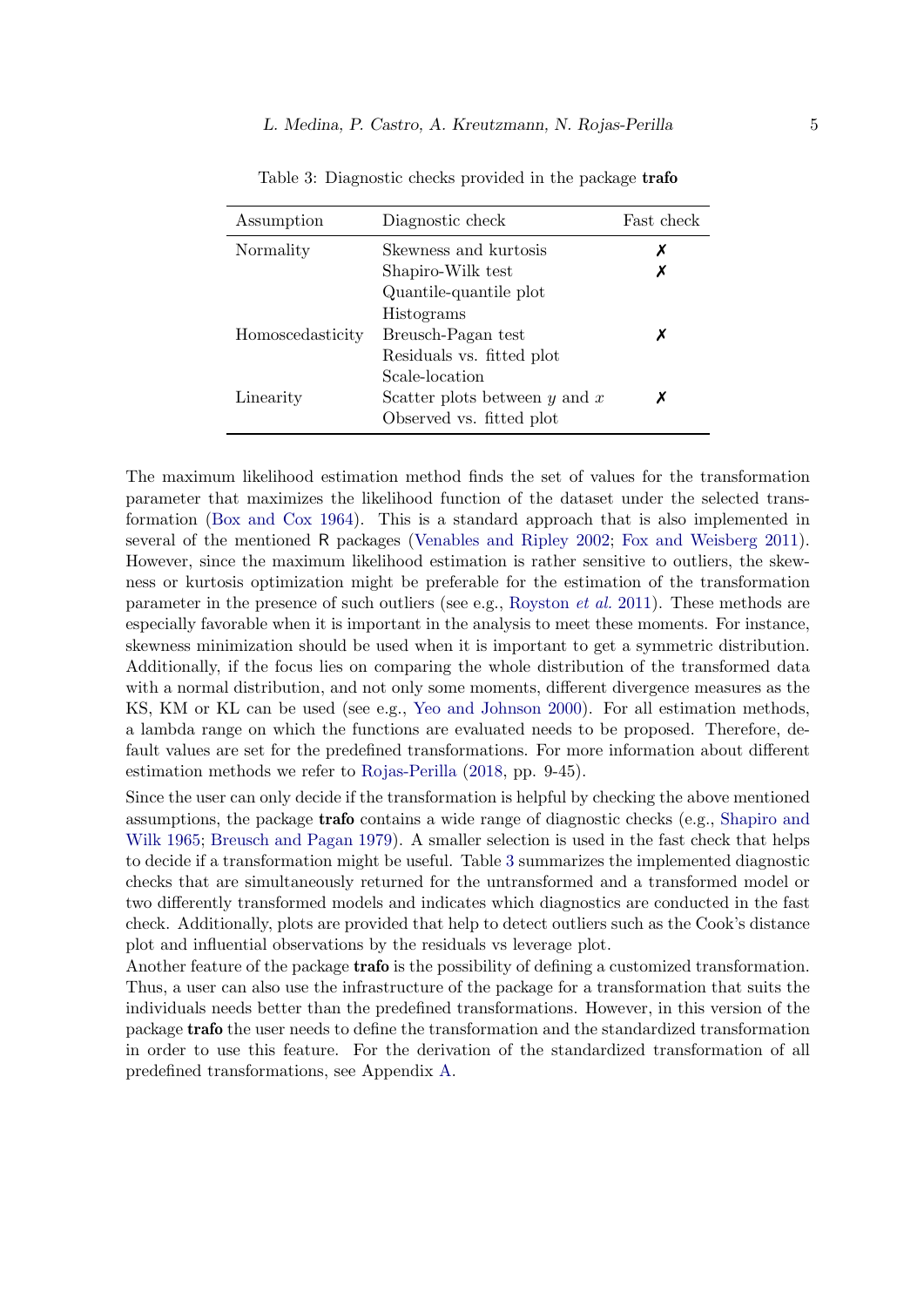<span id="page-5-1"></span>

| Function Description                                                      |
|---------------------------------------------------------------------------|
| assumptions () Enables a fast check which transformation is suitable.     |
| trafo_lm() Compares the untransformed model with a transformed model.     |
| trafo_compare() Compares two differently transformed models.              |
| diagnostics () Returns information about the transformation and different |
| diagnostics checks in form of tests.                                      |
| plot() Returns graphical diagnostics checks.                              |

Table 4: Core functions of package trafo

# 3. Case study

<span id="page-5-0"></span>In order to show the functionality of the package **trafo**, we present – in form of a case study – the steps a user faces when checking the assumptions of the linear model. For this illustration, we use the data set called University from the R package **Ecdat** [\(Croissant](#page-28-15) [2016\)](#page-28-15). This data set contains variables about the equipment and costs of university teaching and research and can be obtained as follows:

R> library(Ecdat) R> data(University)

A practical question for the head of a university could be how study fees (stfees) raise the universities net assets (nassets). Both variables are metric. Thus, a linear regression could help to explain the relation between these two variables. A linear regression model can be conducted in R using the lm function.

 $R$ > linMod  $\leq$  lm(nassets  $\tilde{ }$  stfees, data = University)

The features in the package trafo that help to find a suitable transformation for this model and to compare different models are summarized in Table [4](#page-5-1) and illustrated in the next sections.

#### 3.1. Finding a suitable transformation

It is well known that the reliability of the linear regression model depends on assumptions. Amongst others, normality, homoscedasticity, and linearity are assumed. In this section, we focus on presenting how the user can decide and assess, if and which, transformations help to fulfill these model assumptions. Thus, a first fast check of these model assumptions can be used in the package trafo in order to find out if the untransformed model meets these assumptions or if using a transformation seems suitable. The fast check can be conducted by the function assumptions. This function returns the skewness, the kurtosis and the Shapiro-Wilk test for normality, the Breusch-Pagan test for homoscedasticity and scatter plots between the dependent and the explanatory variables for checking the linear relation. All possible arguments of the function assumptions are summarized in Table [5.](#page-7-0) In the following, we only show the returned normality and homoscedasticity tests. The results are ordered by the highest p value of the Shapiro-Wilk and Breusch-Pagan test.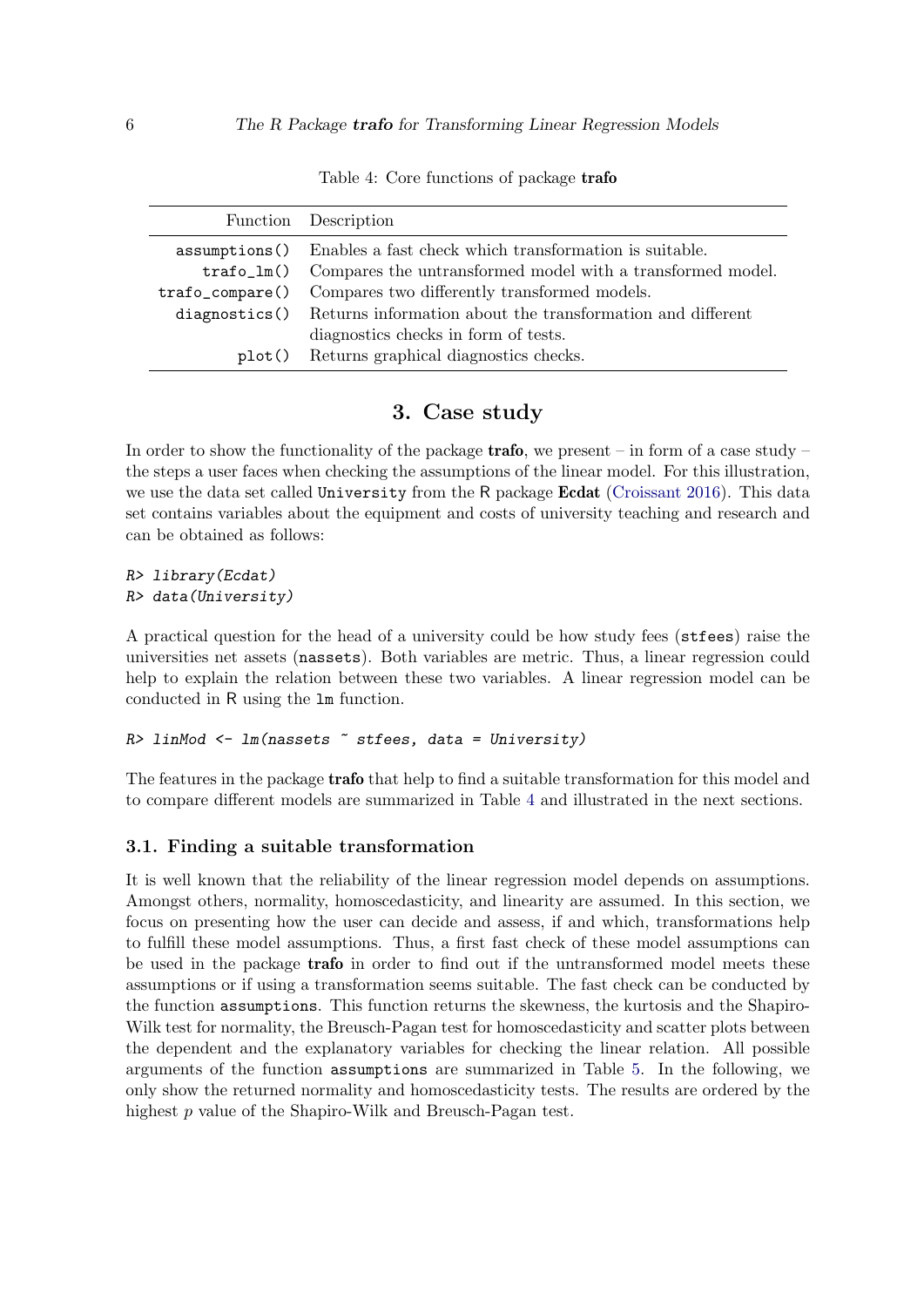#### R> assumptions(linMod)

The default lambdarange for the log shift opt transformation is calculated dependent on the data range. The lower value is set to -2035.751 and the upper value to 404527.249

The default lambdarange for the square root shift transformation is calculated dependent on the data range. The lower value is set to -2035.751 and the upper value to 404527.249

| Test normality assumption |           |         |                                       |        |
|---------------------------|-----------|---------|---------------------------------------|--------|
|                           |           |         | Skewness Kurtosis Shapiro_W Shapiro_p |        |
| logshiftopt               | $-0.4201$ | 4.0576  | 0.9741                                | 0.2132 |
| boxcox                    | $-0.4892$ | 4.2171  | 0.9621                                | 0.0527 |
| bickeldoksum              | $-0.4892$ | 4.2171  | 0.9621                                | 0.0527 |
| gpower                    | $-0.4892$ | 4.2171  | 0.9621                                | 0.0527 |
| modulus                   | $-0.4892$ | 4.2171  | 0.9621                                | 0.0527 |
| yeojohnson                | $-0.4892$ | 4.2171  | 0.9621                                | 0.0527 |
| dual                      | $-0.4837$ | 4.2180  | 0.9619                                | 0.0519 |
| sqrtshift                 | 0.6454    | 5.2752  | 0.9504                                | 0.0139 |
| log                       | $-1.1653$ | 5.1156  | 0.9140                                | 0.0004 |
| neglog                    | $-1.1651$ | 5.1150  | 0.9140                                | 0.0004 |
| glog                      | $-1.1653$ | 5.1156  | 0.9140                                | 0.0004 |
| untransformed             | 2.4503    | 12.7087 | 0.7922                                | 0.0000 |
| reciprocal                | $-3.7260$ | 19.0487 | 0.5676                                | 0.0000 |

### Test homoscedasticity assumption

|               | BreuschPagan_V BreuschPagan_p |        |
|---------------|-------------------------------|--------|
| modulus       | 0.1035                        | 0.7477 |
| yeojohnson    | 0.1035                        | 0.7477 |
| boxcox        | 0.1035                        | 0.7476 |
| bickeldoksum  | 0.1036                        | 0.7476 |
| gpower        | 0.1035                        | 0.7476 |
| dual          | 0.1128                        | 0.7369 |
| logshiftopt   | 0.1154                        | 0.7341 |
| neglog        | 0.7155                        | 0.3976 |
| log           | 0.7158                        | 0.3975 |
| glog          | 0.7158                        | 0.3975 |
| reciprocal    | 1.6109                        | 0.2044 |
| sqrtshift     | 5.4624                        | 0.0194 |
| untransformed | 9.8244                        | 0.0017 |

Following the Shapiro-Wilk test, the best transformation to fulfill the normality assumption is the log-shift opt transformation followed by the Box-Cox, Bickel-Doksum, gpower, modulus and Yeo-Johnson transformation. The similarity or even equality of the test results for different transformations is due to the the same functional form in the case of a positive  $\lambda$  and positive values as e.g., the Box-Cox and Bickel-Doksum transformation, or to the rounding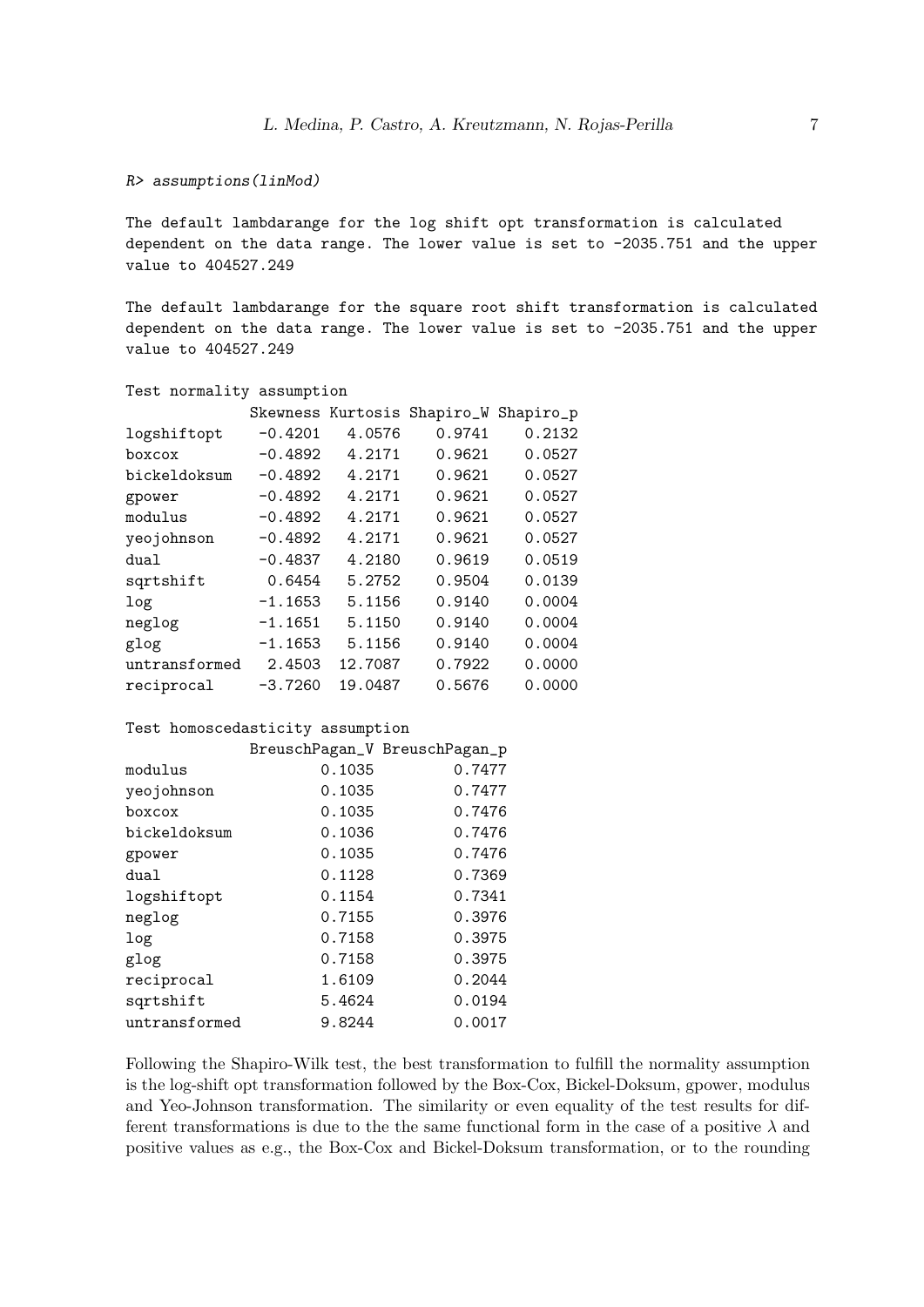<span id="page-7-0"></span>

|          | Argument Description                                       | Default             |
|----------|------------------------------------------------------------|---------------------|
| object   | Object of class 1m.                                        |                     |
| method   | Estimation method for the transformation parameter.        | Maximum likelihood  |
| std      | Normal or standardized transformation.                     | Normal              |
| $\cdots$ | Additional arguments can be added, especially for changing | Default values of   |
|          | the lambda range for the estimation of the parameter, e.g. | lambda range of     |
|          | $manly_l = c(0.000005, 0.00005)$                           | each transformation |

Table 5: Arguments of function assumptions

at four decimals. For improving the homoscedasticity assumption, all transformations help except the square root (shift) transformation. As mentioned before, default values for the lambda range for all transformations are predefined and these are used in this fast check. Since the default values for the log-shift opt and square root (shift) transformation depend on the range of the response variable, the chosen range is reported in the return. The Manly transformation is not in the list since the default lambda range for the estimation of the transformation parameter is not suitable for this data set. It does not fit since the Manly transformation is an exponential transformation and therefore it rather fits for flat or leftskewed data in contrast to most of the other transformations. In the case that the default lambda range does not work, the user can change the lambda range for the transformations manually. Similarly, the user can change the estimation methods for the transformation parameter. For instance, if symmetry is of special interest for the user the skewness minimization might be a better choice than the default maximum likelihood method. In this case study all assumptions are assumed to be equally important. Thus, we choose the Box-Cox transformation for the further illustrations even though some other transformations would be suitable as well.

### 3.2. Comparing the untransformed model with a transformed model

For a more detailed comparison of the transformed model with the untransformed model, a function called  $\text{traf}_\text{o\_lm}$  (for the arguments see Table [6\)](#page-9-0) can be used as follows:

#### R> linMod\_trafo <- trafo\_lm(linMod)

The Box-Cox transformation is the default option such that only the lm object needs to be given to the function. The object linMod\_trafo is of class trafo\_lm and the user can conduct the methods print, summary and plot in the same way as for an object of class lm. The difference is that the new methods simultaneously return the results for both models, the untransformed model and the transformed model. Furthermore, a method called diagnostics helps to compare results of normality and homoscedasticity tests. In the following, we will show the return of the diagnostics method and some selected plots in order to check the normality, homoscedasticity and the linearity assumption of the linear model.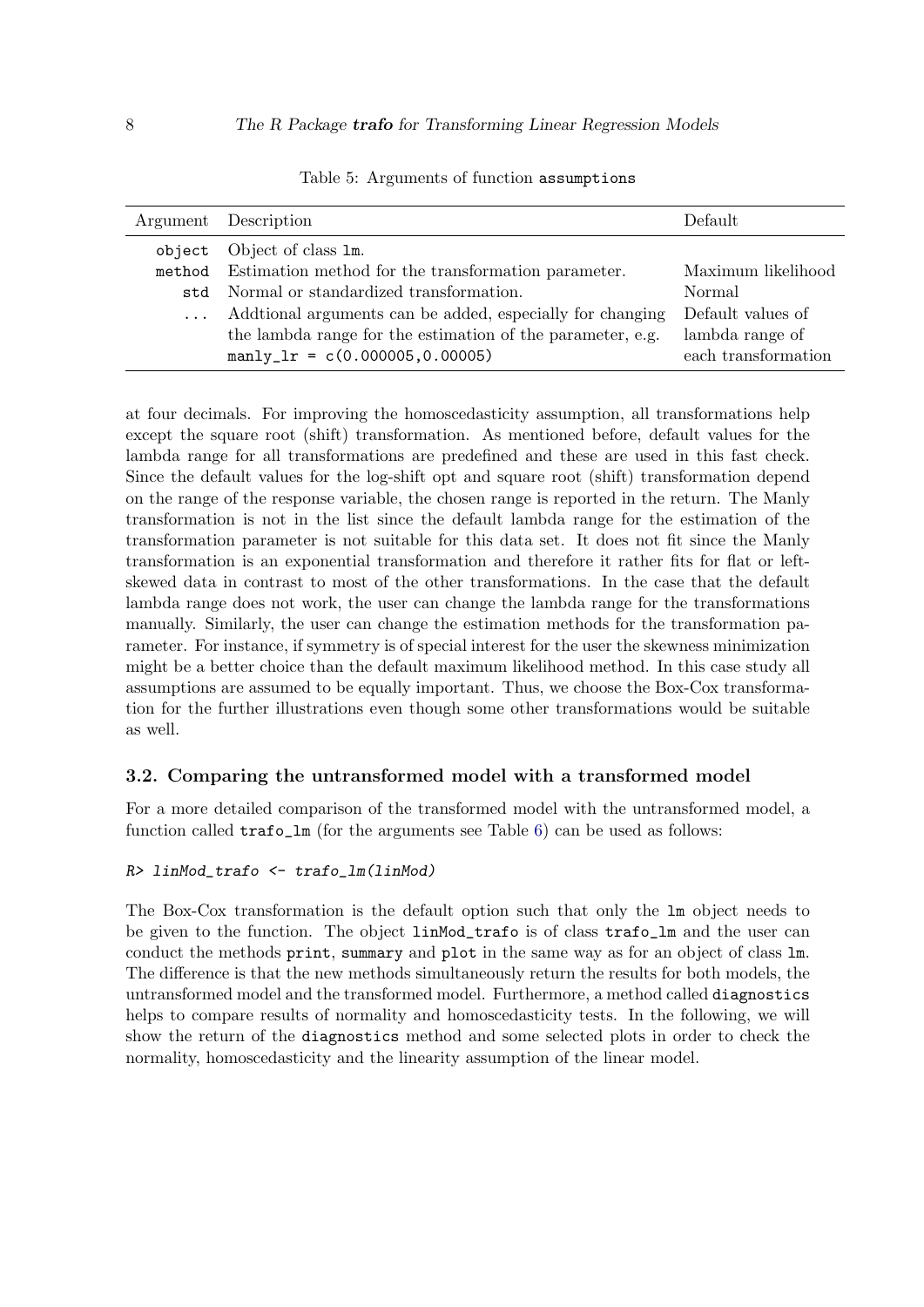```
R> diagnostics(linMod_trafo)
Diagnostics: Untransformed vs transformed model
Transformation: boxcox
Estimation method: ml
Optimal Parameter: 0.1894257
Residual diagnostics:
Normality:
Pearson residuals:
                     Skewness Kurtosis Shapiro_W Shapiro_p
Untransformed model 2.4503325 12.708681 0.7921672 6.024297e-08
Transformed model -0.4892222 4.217105 0.9620688 5.267566e-02
Heteroscedasticity:
                   BreuschPagan_V BreuschPagan_p
Untransformed model 9.8243555 0.00172216
Transformed model 0.1035373 0.74762531
```
The first part of the return shows information of the applied transformation. As chosen, the Box-Cox transformation is used with the optimal transformation parameter around 0.19 which is estimated using the maximum likelihood approach that is also set as default. The optimal transformation parameter differs from 0, which would be equal to the logarithmic transformation, and 1, which means that no transformation is optimal. The Shapiro-Wilk test rejects normality of the residuals of the untransformed model but it does not reject normality for the residuals of the transformed model on a 5% level of significance. Furthermore, the skewness shows that the residuals in the transformed model are more symmetric and the kurtosis is closer to 3, the value of the kurtosis of the normal distribution. The results of the Breusch-Pagan test clearly show that homoscedasticity is rejected in the untransformed model but not in the transformed model. These two findings can be supported by diagnostic plots shown in Figure [1.](#page-9-1)

#### R> plot(linMod\_trafo)

In order to evaluate the linearity assumption, scatter plots of the dependent variable against the explanatory variable can help. Figure [2](#page-9-2) shows that the assumption of linearity is violated in the untransformed model. In contrast, the relation between the transformed net assets and the study fees seems to be linear. As demonstrated above, the user can receive diagnostics for an untransformed and a transformed model with only a little more effort in comparison to fitting the standard linear regression model without transformation. While we only show the example with the default transformation, the user can also easily change the transformation and the estimation method. For instance, the user could choose the log-shift opt transformation with the skewness minimization as estimation method.

```
R> linMod_trafo2 <- trafo_lm(object = linMod, trafo = "logshiftopt",
     method = "skew")
```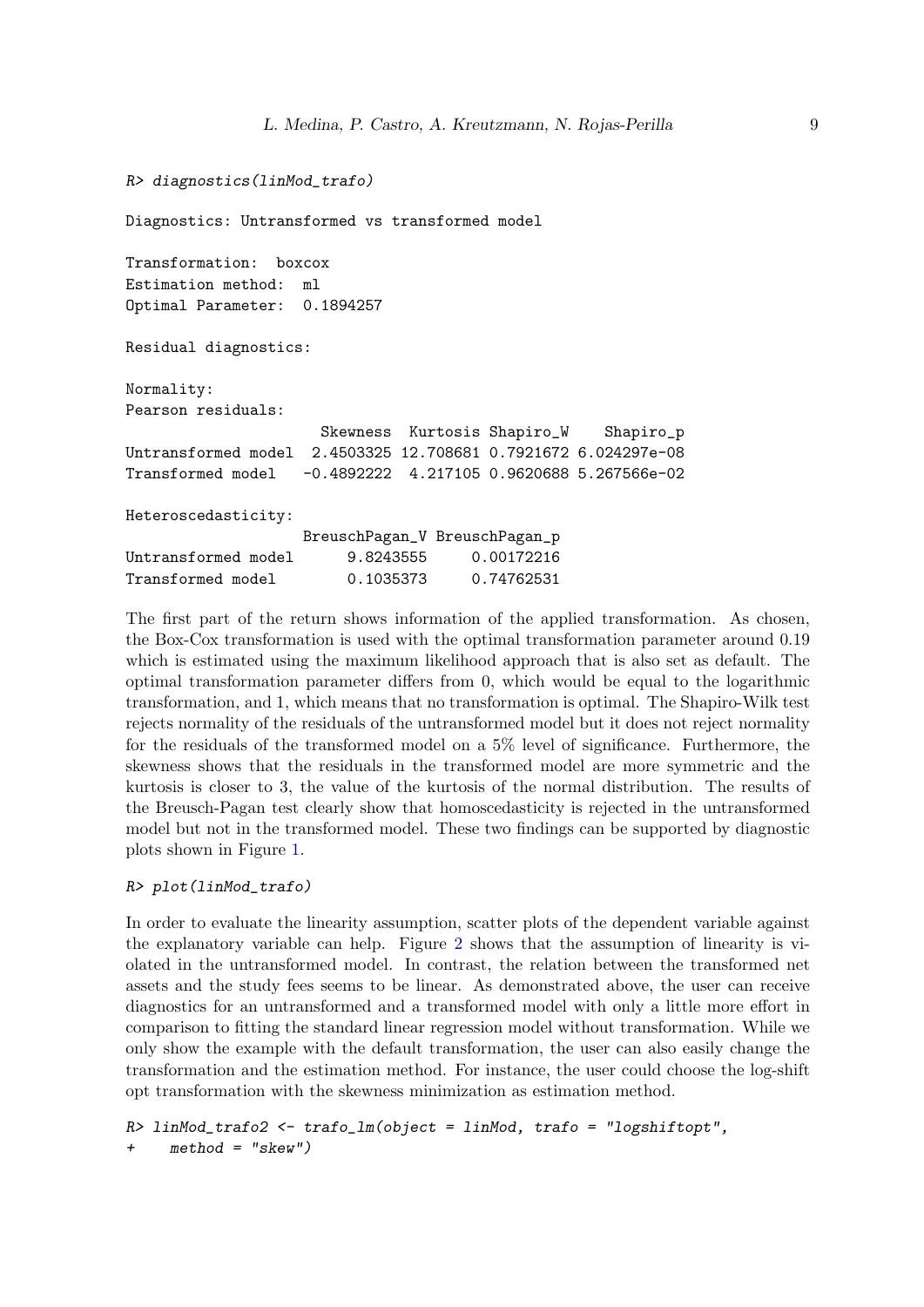<span id="page-9-1"></span>

Figure 1: Selection of diagnostic plots obtained by using plot(linMod\_trafo). [\(a\)](#page-9-1) shows Q-Q plots error terms of the untransformed and the transformed model. [\(b\)](#page-9-1) shows the residuals against the fitted values of the untransformed and the transformed model.

<span id="page-9-2"></span>

Figure 2: Selection of obtained diagnostic plots by using  $plot(linMod\_trafo)$ . [\(a\)](#page-9-2) shows the scatter plot of the untransformed net assets and the study fees [\(b\)](#page-9-2) shows scatter plot of the transformed net assets and the study fees. The numbers specify the correlation coefficient between the dependent and independent variable.

<span id="page-9-0"></span>

|             | Argument Description                                       | Default                  |
|-------------|------------------------------------------------------------|--------------------------|
| object      | Object of class 1m.                                        |                          |
| trafo       | Selected transformation.                                   | $Box-Cox$                |
|             | lambda Estimation or a self-selected numeric value.        | Estimation               |
|             | method Estimation method for the transformation parameter. | Maximum likelihood       |
| lambdarange | Determines lambdarange for the estimation of the           | Default lambdarange      |
|             | transformation parameter.                                  | for each transformation. |
| st.d        | Normal or standardized transformation.                     | Normal                   |
|             | custom_trafo Add customized transformation.                | None                     |

Table 6: Arguments of function trafo\_lm.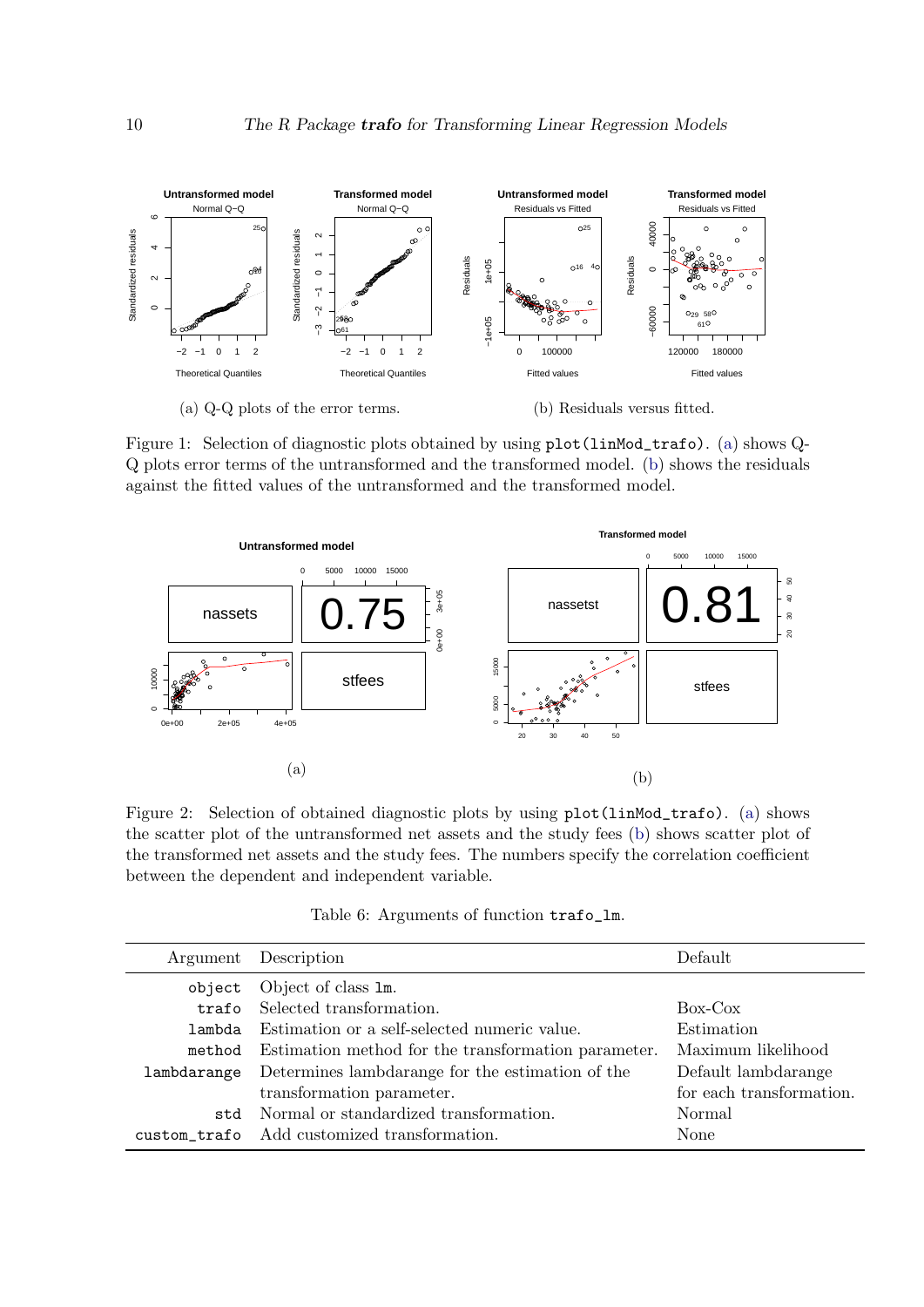#### 3.3. Comparing two transformed models

The user can also compare different transformations with regard to meet the model assumptions. In many present-day applications, the logarithm is often used without longer considerations about its usefulness. In order to compare the logarithm, e.g., with the selected Box-Cox transformation, the user needs to specify two objects of class trafo as follows:

```
R> boxcox_uni <- boxcox(linMod)
R> log_uni <- logtrafo(linMod)
```
The utility of trafo objects is twofold. First, the user can use the functions for each transformation in order to simply receive the transformed vector. The print method gives first information about the vector and the method as.data.frame returns the whole data frame with the transformed variable in the last column. The variable is named as the dependent variable with an added t.

```
R> head(as.data.frame(boxcox_uni))
```

```
nassets stfees nassetst
1 3669.71 2821 19.71248
2 12156.00 4037 26.07723
3 185203.00 17296 47.24867
4 323100.00 18800 53.08840
5 32154.00 9314 32.42140
6 41669.00 7388 34.31882
```
Second, the objects can be used to compare linear models with differently transformed dependent variable using function trafo\_compare. The arguments of this functions are shown in Table [7.](#page-11-1) The user creates an object of class trafo\_compare by:

```
R> linMod_comp <- trafo_compare(object = linMod,
+ trafos = list(boxcox_uni, log_uni))
```
For this object, the user can use the same methods as for an object of class  $\text{trafo\_lm}$ . In this work, we only want to show the return of method diagnostics.

```
R> diagnostics(linMod_comp)
```
Diagnostics of two transformed models

Transformations: Box-Cox and Log Estimation methods: ml and no estimation Optimal Parameters: 0.1894257 and no parameter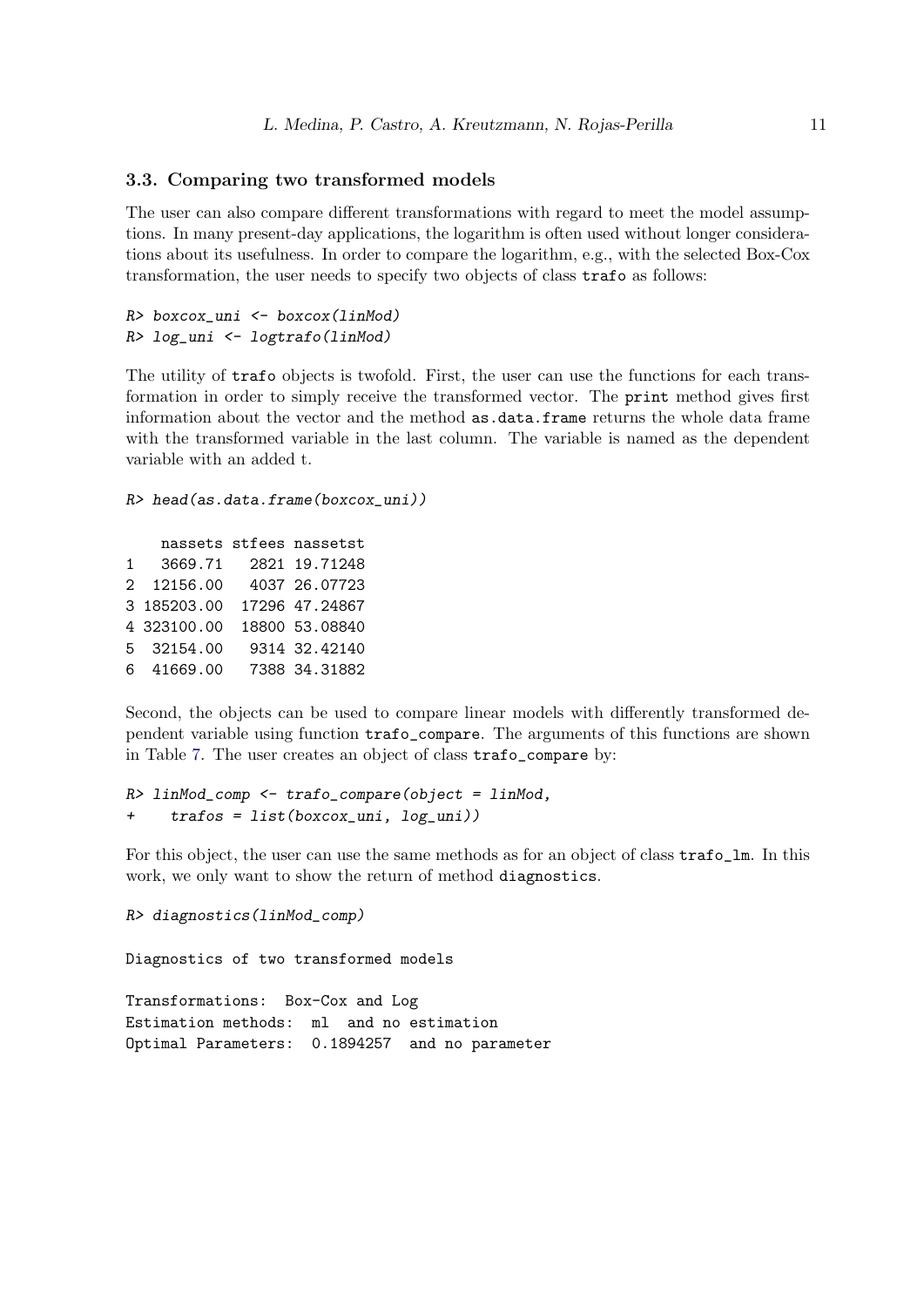<span id="page-11-1"></span>

| Argument Description                                                 | Default |
|----------------------------------------------------------------------|---------|
| object Object of class 1m.<br>trafos List of objects of class trafo. |         |
| std Normal or standardized transformation. Normal                    |         |

Table 7: Arguments of function trafo\_compare.

Residual diagnostics:

Normality: Pearson residuals: Skewness Kurtosis Shapiro\_W Shapiro\_p Box-Cox -0.4892222 4.217105 0.9620688 0.0526756632 Log -1.1653028 5.115615 0.9140135 0.0003534879 Heteroscedasticity: BreuschPagan\_V BreuschPagan\_p Box-Cox 0.1035373 0.7476253 Log 0.7158162 0.3975197

The first part of the return points out that the Box-Cox transformation is a data-driven transformation with a transformation parameter, while the logarithmic transformation does not adapt to the data. Furthermore, we can see that normality is rejected for the model with a logarithmic transformed dependent variable, while it is not rejected when the Box-Cox transformation is used. The violation of the homoscedasticity assumption can be fixed by both transformations.

# 4. Customized transformation

<span id="page-11-0"></span>An additional user-friendly feature in the package **trafo** is the possibility of using the framework also for self-defined transformations. In the following, we show this option for the glog transformation.

In a first step, the transformation and the standardized or scaled transformation need to be defined. The mathematical expression of these two functions is presented in the Appendix [A.2.](#page-13-0)

```
R> glog_trafo <- function(y) {
+ yt \leftarrow \log(y + \sqrt{sqrt}(y^2 + 1))+ return(y = yt)}
R> glog_std <- function(y) {
     zt \leftarrow log(y + sqrt(y^2 + 1)) * sqrt(geometric.mean(1 + y^2))
+ return(zt = zt)}
```
Second, the user inserts the two functions as a list argument to the trafo\_lm function. Furthermore, the user needs to specify for the trafo argument if the transformation is without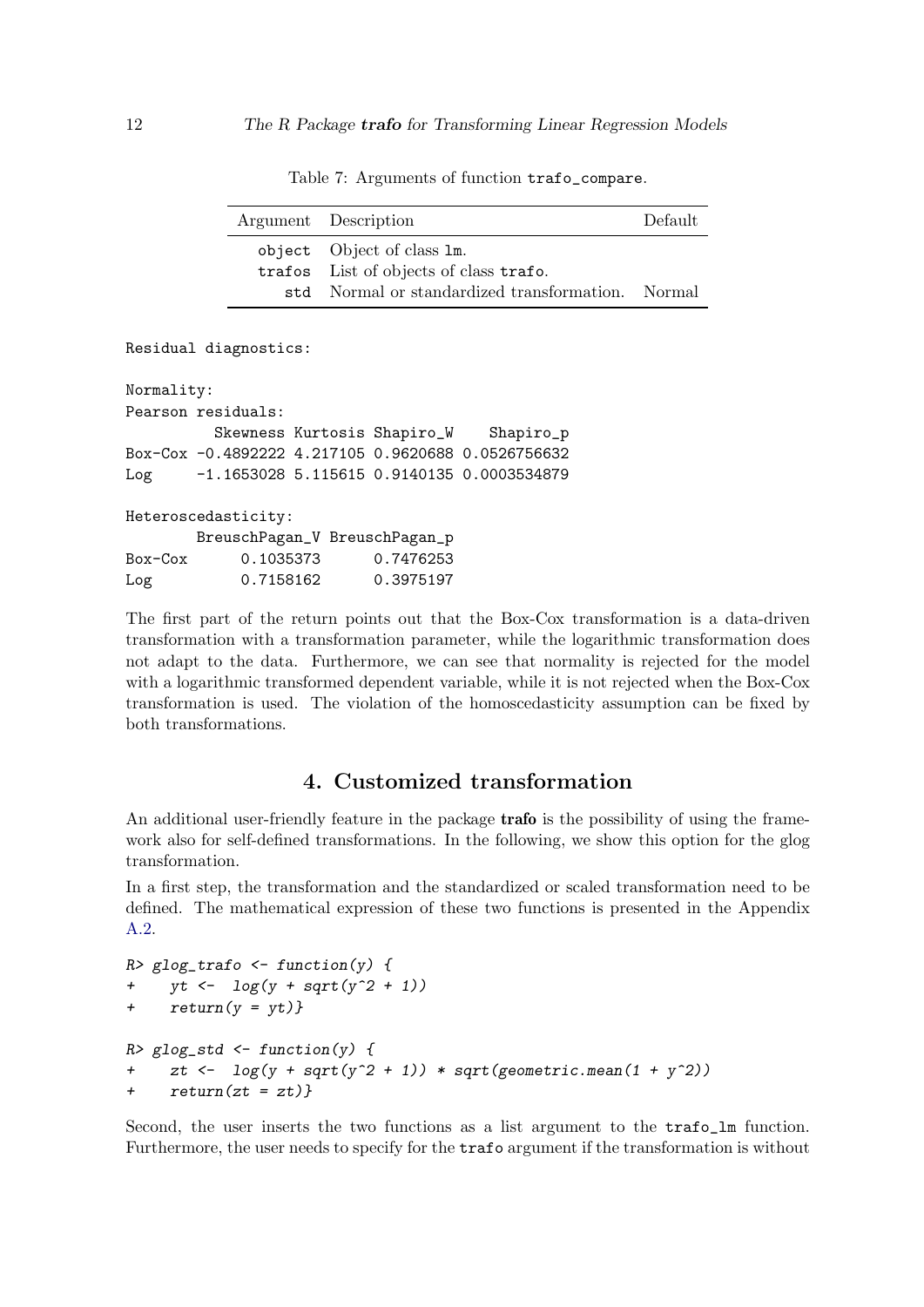a parameter ("custom\_wo") or with one parameter ("custom\_one"). The glog transformation does not rely on a transformation parameter.

```
R> linMod_custom <- trafo_lm(linMod, trafo = "custom_wo",
      \text{custom\_trafo} = \text{list}(\text{glog\_trafo} = \text{glog\_trafo}, \text{glog\_std} = \text{glog\_std})
```
One limitation of this feature is the necessity to insert both the transformation and the scaled transformation since the latter is often not known by the user. Furthermore, the framework is only suitable for transformations without and with one transformation parameter.

# 5. Conclusions and future developments

<span id="page-12-0"></span>Even though the development in computing enables the use of complex methods nowadays, transformations are still a parsimonious way to meet model assumptions in a linear regression model. In Section [3,](#page-5-0) we demonstrated how the package **trafo** helps the user to decide easily if and which transformation is suitable to fulfill the model assumptions normality, homoscedasticity and linearity. To the best of our knowledge trafo is the only R package that supports this decision process. Furthermore, the package trafo provides an extensive collection of transformations usable in linear regression models and a wide range of estimation methods for the transformation parameter. In future versions, we plan to enlarge this collection constantly, also for other types of data, e.g, count data. Additionally, more methods that are available for the class lm could be developed for objects of class trafo\_lm. We would also like to expand the infrastructure for linear mixed regression models.

# A. Likelihood derivation of the transformations

### <span id="page-12-1"></span>A.1. Log (shift) transformation

Let  $J(y)$  denote the Jacobian of a transformation from  $y_i$  to  $y_i^*$ . In order to obtain  $z_i^*$ , the scaled log (shift) transformation, given by  $\frac{y_i^*}{J(y)^{1/n}}$ , and for simplicity, we use a modification of the definition of the geometric mean, denoted by  $\bar{y}_{LS}$ . Therefore, the Jacobian, the scaled, and the inverse of the log (shift) transformation are given below.

The log (shift) transformation presented in Table [1](#page-2-1) is defined as:

$$
y_i^* = \log(y_i + s).
$$

In case, the fixed shift parameter s would not be necessary, the standard logarithm function (logarithmic transformation with  $s = 0$ ) is applied.

$$
\bar{y}_{LS} = \left[ \prod_{i=1}^{n} y_i + s \right]^{\frac{1}{n}}.
$$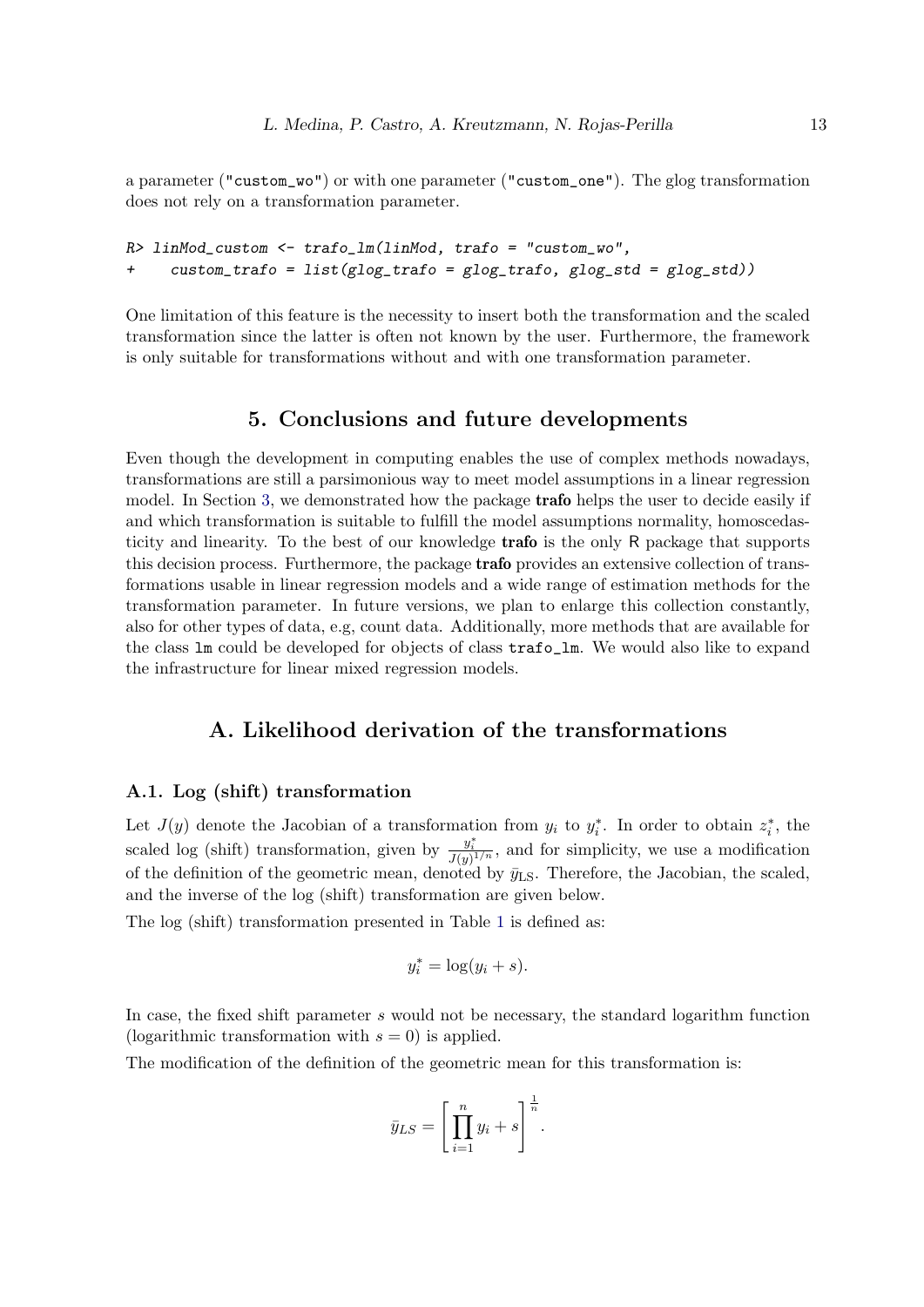Therefore, the expression of the Jacobian is defined as:

$$
J(\mathbf{y}) = \prod_{i=1}^{n} \frac{dy_i^*}{dy}
$$

$$
= \prod_{i=1}^{n} \frac{1}{y_i + s}
$$

$$
= \bar{y}_{LS}^{-n}.
$$

The scaled transformation is given by:

$$
z_i^* = \log(y_i + s)\bar{y}_{LS}.
$$

The inverse function of the log (shift) transformation is denoted as:

$$
f(y_i) = \log(y_i + s)
$$

$$
y_i^* = \log(y_i + s)
$$

$$
y_i = e^{y_i^*} - s
$$

$$
\Rightarrow f^{-1}(y_i^*) = e^{y_i^*} - s.
$$

### <span id="page-13-0"></span>A.2. Glog transformation

Let  $J(y)$  denote the Jacobian of a transformation from  $y_i$  to  $y_i^*$ . In order to obtain  $z_i^*$ , the scaled glog transformation, given by  $\frac{y_i^*}{J(y)^{1/n}}$ , and for simplicity, we use a modification of the definition of the geometric mean, denoted by  $\bar{y}_{\text{GL}}$ . Therefore, the Jacobian, the scaled, and the inverse of the glog transformation are given below.

The glog transformation presented in Table [1](#page-2-1) is defined as:

$$
y_i^* = \log \left( y_i + \sqrt{y_i^2 + 1} \right)
$$
 if  $\lambda = 0$ .

$$
\bar{y}_{GL} = \left[\prod_{i=1}^{n} 1 + y_i^2\right]^{\frac{1}{n}}.
$$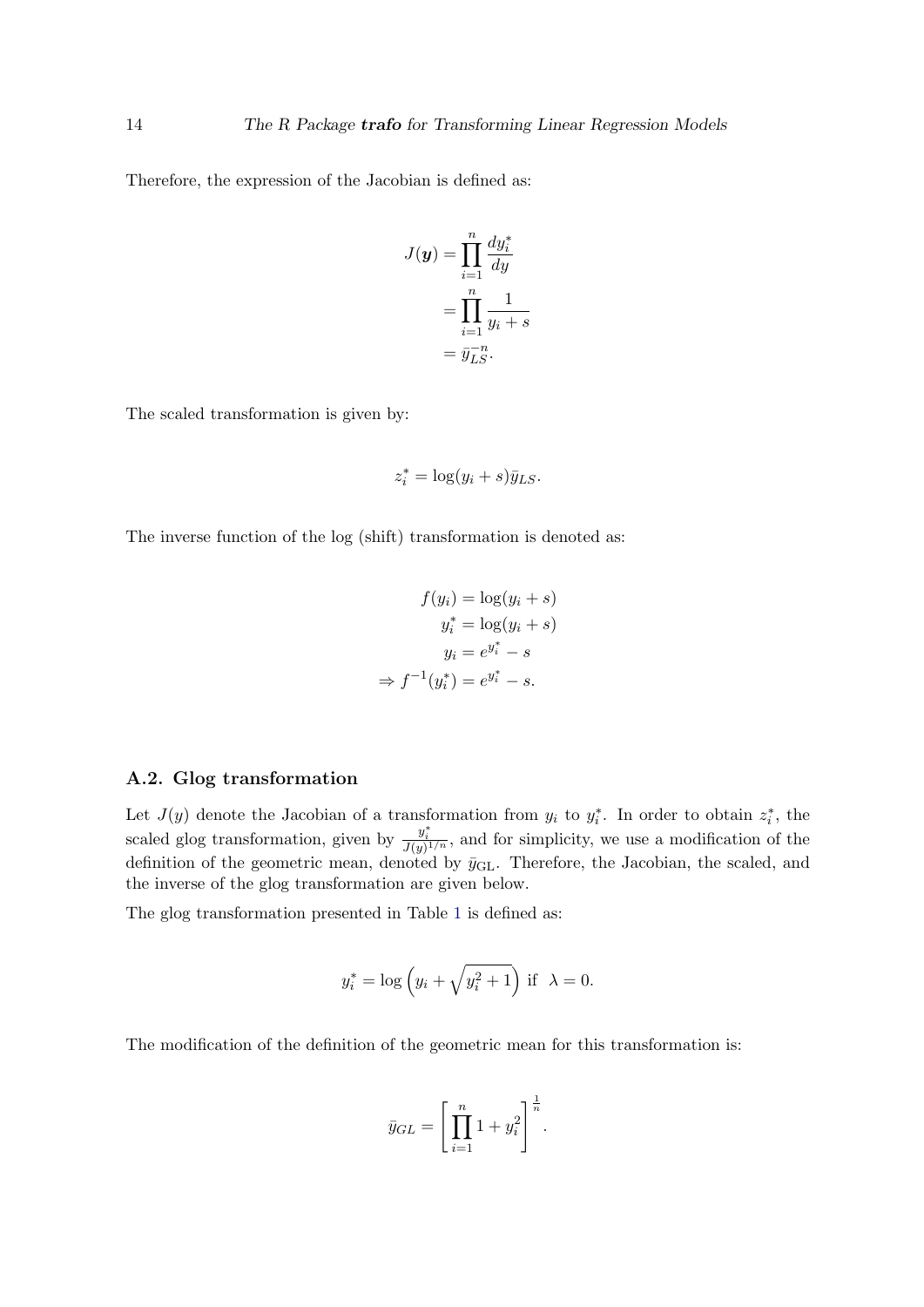Therefore, the expression of the Jacobian is defined as:

$$
J(\mathbf{y}) = \prod_{i=1}^{n} \frac{dy_i^*}{dy}
$$
  
= 
$$
\prod_{i=1}^{n} \frac{1}{y_i + \sqrt{y_i^2 + 1}} \left(1 + \frac{2y_i}{2\sqrt{y_i^2 + 1}}\right)
$$
  
= 
$$
\prod_{i=1}^{n} \frac{1}{y_i + \sqrt{y_i^2 + 1}} \left(\frac{y_i + \sqrt{y_i^2 + 1}}{\sqrt{y_i^2 + 1}}\right)
$$
  
= 
$$
\prod_{i=1}^{n} \frac{1}{\sqrt{y_i^2 + 1}}
$$
  
= 
$$
\bar{y}_{GL}^{-\frac{n}{2}}.
$$

The scaled transformation is given by:

$$
z_i^* = \log (y_i + \sqrt{y_i^2 + 1}) \bar{y}_{GL}^{\frac{1}{2}}.
$$

The inverse function of the glog transformation is denoted as:

$$
f(y_i) = \log (y_i + \sqrt{y_i^2 + 1})
$$
  

$$
y_i^* = \log (y_i + \sqrt{y_i^2 + 1})
$$
  

$$
e^{y_i^*} - y_i = \sqrt{y_i^2 + 1}
$$
  

$$
(e^{y_i^*} - y_i)^2 = y_i^2 + 1
$$
  

$$
e^{y_i^*2} - 2e^{y_i^*}y_i = 1
$$
  

$$
y_i = -\frac{(1 - e^{y_i^*2})}{2e^{y_i^*}}
$$
  

$$
\Rightarrow f^{-1}(y_i^*) = -\frac{(1 - e^{y_i^*2})}{2e^{y_i^*}}.
$$

### A.3. Neglog transformation

Let  $J(y)$  denote the Jacobian of a transformation from  $y_i$  to  $y_i^*$ . In order to obtain  $z_i^*$ , the scaled neglog transformation, given by  $\frac{y_i^*}{J(y)^{1/n}}$ , and for simplicity, we use a modification of the definition of the geometric mean, denoted by  $\bar{y}_{\text{NL}}$ . Therefore, the Jacobian, the scaled, and the inverse of the neglog transformation are given below.

The neglog transformation presented in Table [1](#page-2-1) is defined as:

$$
y_i^* = sign(y_i) \log (|y_i| + 1).
$$

$$
\bar{y}_{NL} = \left[ \prod_{i=1}^{n} (|y_i| + 1) \right]^{\frac{1}{n}}.
$$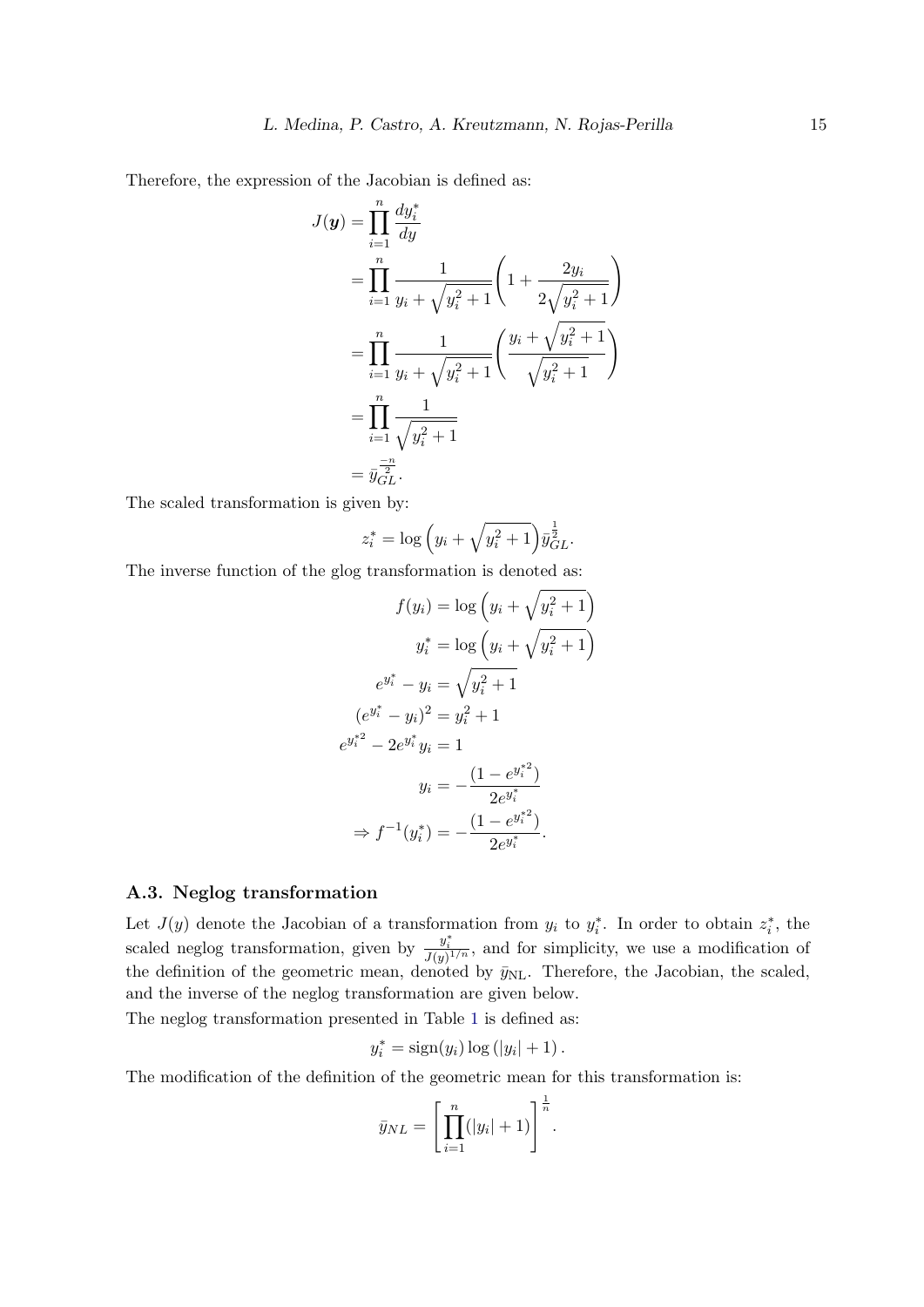Therefore, the expression of the Jacobian comes to:

$$
J(\mathbf{y}) = \prod_{i=1}^{n} \frac{dy_i^*}{dy}
$$
  
= 
$$
\prod_{i=1}^{n} \text{sign}(y_i) \frac{1}{|y_i| + 1}
$$
  
= 
$$
\text{sign}\left(\prod_{i=1}^{n} y_i\right) \left(\prod_{i=1}^{n} |y_i| + 1\right)^{-1}
$$
  
= 
$$
\text{sign}\left(\prod_{i=1}^{n} y_i\right) \bar{y}_{NL}^{-n}.
$$

The scaled transformation is given by:

$$
z_i^* = \text{sign}(y_i) \log (|y_i| + 1) \text{sign}\bigg(\prod_{i=1}^n y_i\bigg) \bar{y}_{NL}.
$$

The inverse function of the neglog transformation is denoted as:

$$
f(y_i) = \text{sign}(y_i) \log (|y_i| + 1)
$$

$$
y_i^* = \text{sign}(y_i) \log (|y_i| + 1)
$$

$$
|y_i| = e^{\text{sign}(y_i^*)y_i^*} - 1
$$

$$
\Rightarrow f^{-1}(y_i^*) = \pm [e^{\text{sign}(y_i^*)y_i^*} - 1].
$$

### A.4. Reciprocal transformation

Let  $J(y)$  denote the Jacobian of a transformation from  $y_i$  to  $y_i^*$ . In order to obtain  $z_i^*$ , the scaled reciprocal transformation, given by  $\frac{y_i^*}{J(y)^{1/n}}$ , and for simplicity, we use a modification of the definition of the geometric mean, denoted by  $\bar{y}_R$ . Therefore, the Jacobian, the scaled, and the inverse of the reciprocal transformation are given below.

The reciprocal transformation presented in Table [1](#page-2-1) is defined as:

$$
y_i^* = \frac{1}{y_i}.
$$

The definition of the geometric mean is:

$$
\bar{y}_R = \left[ \prod_{i=1}^n y_i \right]^{\frac{1}{n}}.
$$

Therefore, the expression of the Jacobian is defined as:

$$
J(\mathbf{y}) = \prod_{i=1}^{n} \frac{dy_i^*}{dy}
$$

$$
= \prod_{i=1}^{n} -\frac{1}{y_i^2}
$$

$$
= -\bar{y}_R^{-2n}.
$$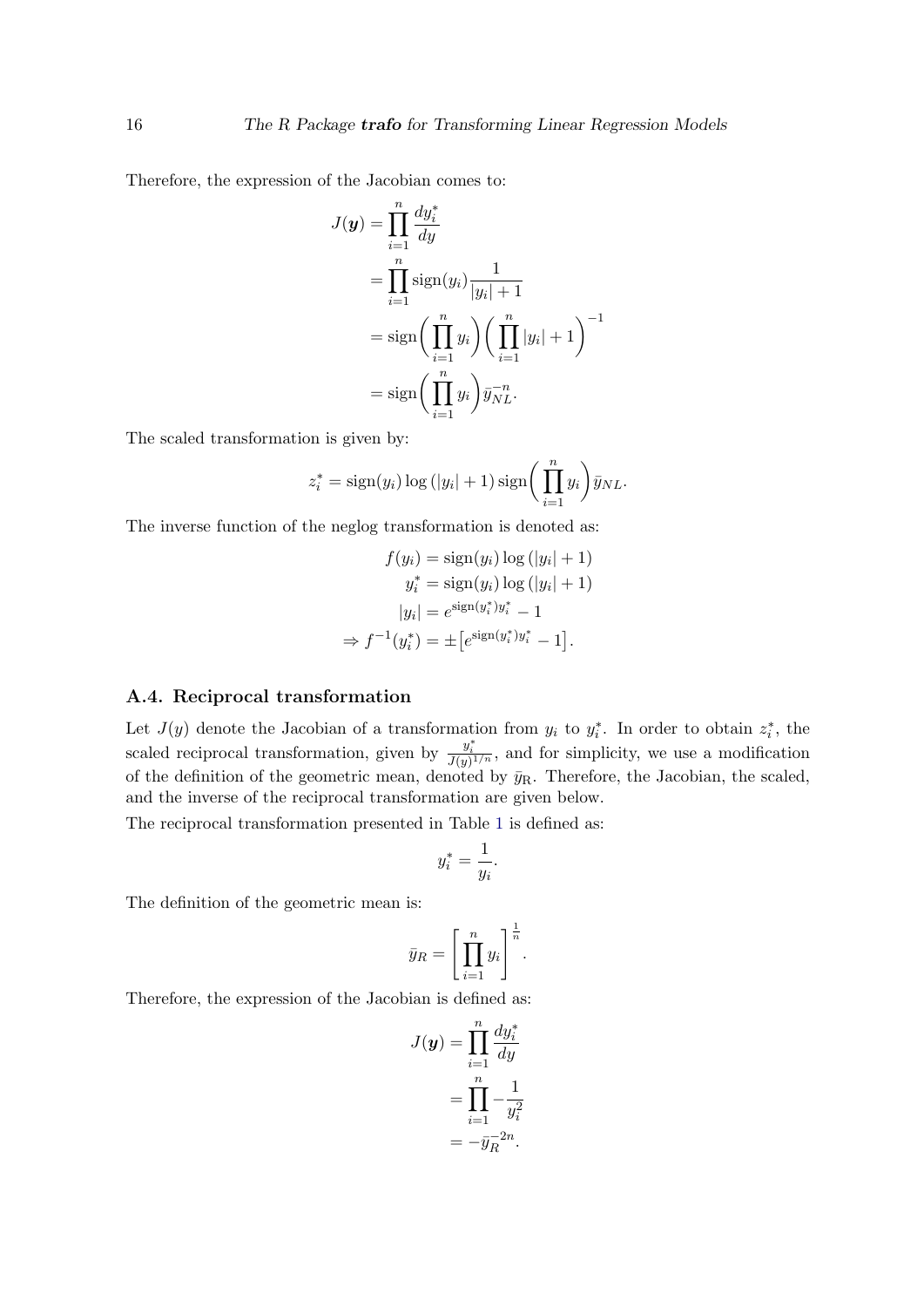The scaled transformation is given by:

$$
z_i^* = -\frac{1}{y_i}\bar{y}_R^2.
$$

The inverse function of the reciprocal transformation is denoted as:

$$
f(y_i) = \frac{1}{y_i}
$$

$$
y_i^* = \frac{1}{y_i}
$$

$$
y_i = \frac{1}{y_i^*}
$$

$$
\Rightarrow f^{-1}(y_i^*) = \frac{1}{y_i^*}.
$$

### A.5. Box-Cox (shift) transformation

$$
y_i^*(\lambda) = \begin{cases} \frac{(y_i + s)^{\lambda} - 1}{\lambda} & \text{if } \lambda \neq 0 \quad (A); \\ \log(y_i + s) & \text{if } \lambda = 0 \quad (B). \end{cases}
$$

### Box-Cox (shift) transformation case  $(A)$

Let  $J(\lambda, y)$  denote the Jacobian of a transformation from  $y_i$  to  $y_i^*(\lambda)$ . In order to obtain  $z_i^*(\lambda)$ , the scaled Box-Cox (shift)(A) transformation, given by  $\frac{y_i^*(\lambda)}{J(\lambda, y)^1}$  $\frac{y_i(\lambda)}{J(\lambda,y)^{1/n}}$ , and for simplicity, we use a modification of the definition of the geometric mean, denoted by  $\bar{y}_{BC}$ . Therefore, the Jacobian, the scaled, and the inverse of the Box-Cox  $(\text{shift})(A)$  transformation are given below.

The Box-Cox  $(\text{shift})(A)$  transformation presented in Table [2](#page-3-0) is defined as:

$$
y_i^*(\lambda) = \frac{(y_i + s)^{\lambda} - 1}{\lambda} \text{ if } \lambda \neq 0.
$$

In case, the fixed shift parameter  $s$  is not necessary for making the dataset positive, the standard Box-Cox transformation (with  $s = 0$ ) is applied.

The definition of the geometric mean is:

$$
\bar{y}_{BC} = \left[\prod_{i=1}^n y_i + s\right]^{\frac{1}{n}}.
$$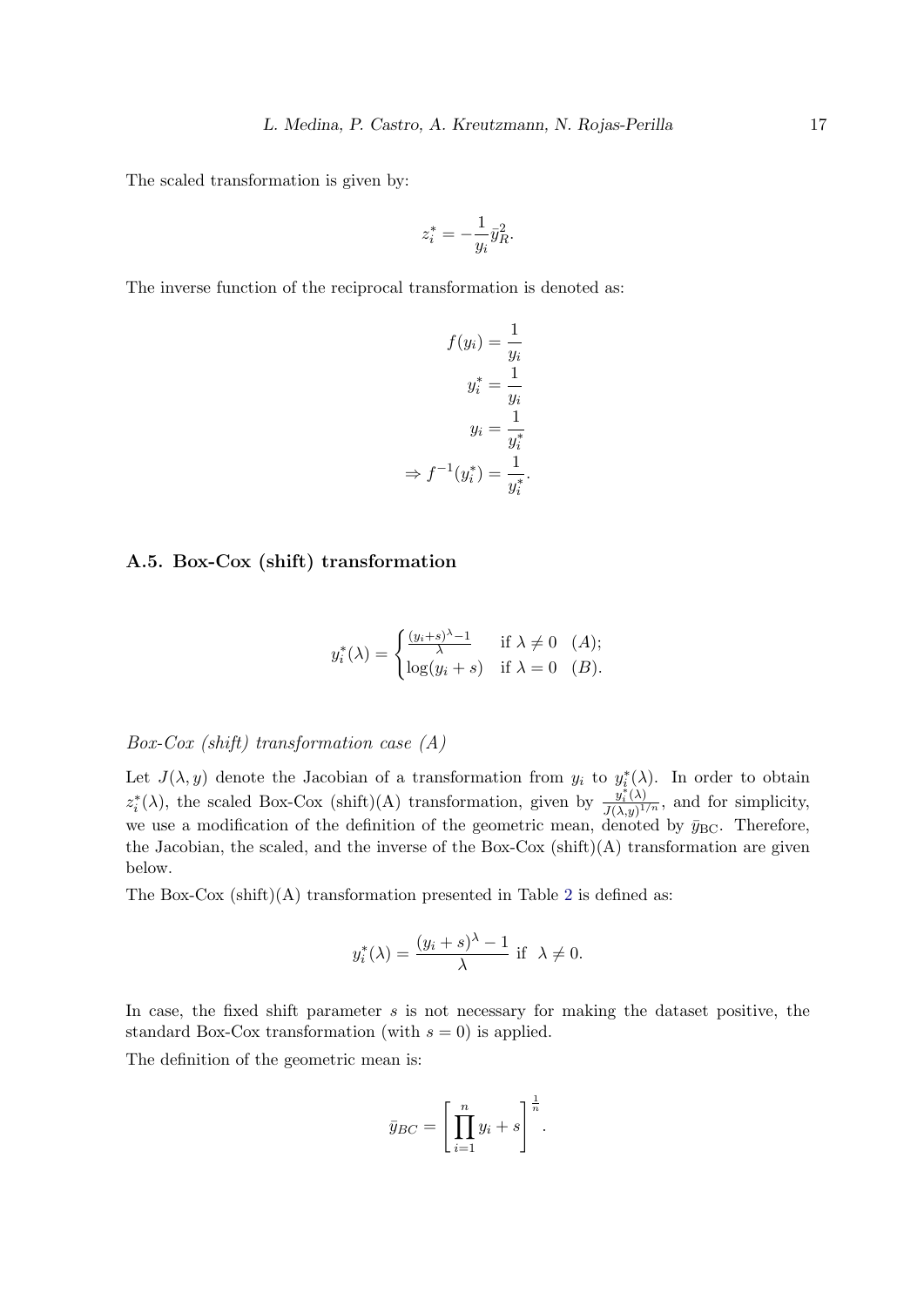Therefore, the expression of the Jacobian comes to:

$$
J(\lambda, \mathbf{y}) = \prod_{i=1}^{n} \frac{dy_i^*(\lambda)}{dy}
$$
  
= 
$$
\prod_{i=1}^{n} \frac{\lambda(y_i + s)^{\lambda - 1}}{\lambda}
$$
  
= 
$$
\prod_{i=1}^{n} (y_i + s)^{\lambda - 1}
$$
  
= 
$$
\bar{y}_{BC}^{n(\lambda - 1)}.
$$

The scaled transformation is given by:

$$
z_i^*(\lambda) = \frac{(y_i + s)^{\lambda} - 1}{\lambda} \frac{1}{\bar{y}_{BC}^{\lambda - 1}}.
$$

The inverse function of the Box-Cox  $(\text{shift})(A)$  transformation is denoted as:

$$
f(y_i) = \frac{(y_i + s)^{\lambda} - 1}{\lambda}
$$

$$
y_i^* = \frac{(y_i + s)^{\lambda} - 1}{\lambda}
$$

$$
y_i = (\lambda y_i^* + 1)^{\frac{1}{\lambda}} - s
$$

$$
\Rightarrow f^{-1}(y_i^*) = (\lambda y_i^* + 1)^{\frac{1}{\lambda}} - s.
$$

 $Box-Cox$  (shift) transformation case (B)

This case is exactly equal to the log (shift) case.

# A.6. Log-shift opt transformation

Let  $J(\lambda, y)$  denote the Jacobian of a transformation from  $y_i$  to  $y_i^*(\lambda)$ . In order to obtain  $z_i^*(\lambda)$ , the scaled log-shift opt transformation, given by  $\frac{y_i^*(\lambda)}{J(\lambda, y)^1}$  $\frac{y_i(\lambda)}{J(\lambda,y)^{1/n}}$ , and for simplicity, we use a modification of the definition of the geometric mean, denoted by  $\bar{y}_{\text{LSO}}$ . Therefore, the Jacobian, the scaled, and the inverse of the log-shift opt transformation are given below.

The log-shift opt transformation presented in Table [2](#page-3-0) is defined as:

 $\frac{1}{2}$ 

$$
y_i^*(\lambda) = \log(y_i + \lambda).
$$

$$
\bar{y}_{LSO} = \left[ \prod_{i=1}^{n} y_i + \lambda \right]^{\frac{1}{n}}.
$$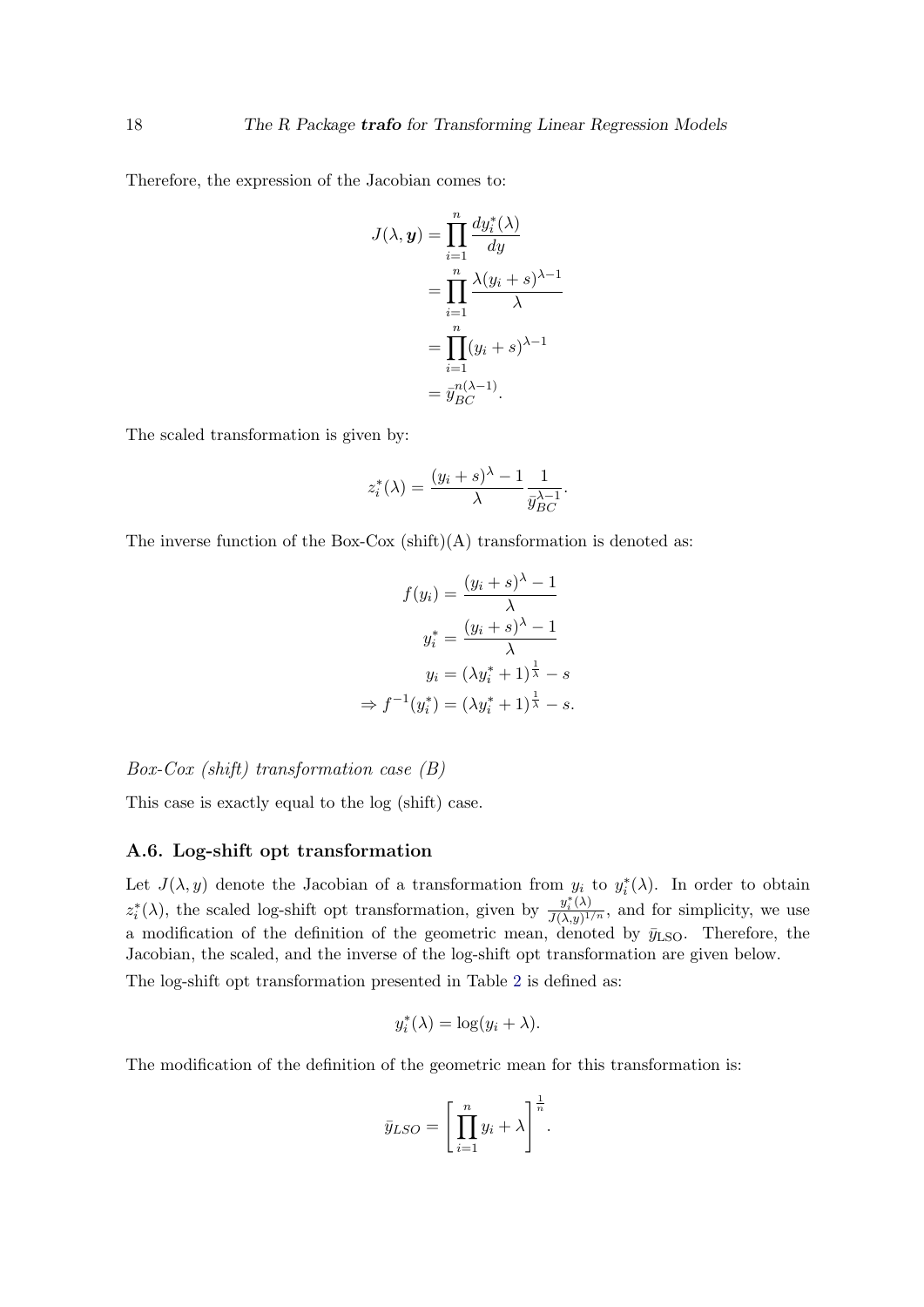Therefore, the expression of the Jacobian is defined as:

$$
J(\lambda, y) = \prod_{i=1}^{n} \frac{dy_i^*(\lambda)}{dy}
$$

$$
= \prod_{i=1}^{n} \frac{1}{y_i + \lambda}
$$

$$
= \overline{y_{LSO}^{-n}}.
$$

The scaled transformation is given by:

$$
z_i^*(\lambda) = \log(y_i + \lambda)\bar{y}_{LSO}.
$$

The inverse function of the log-shift opt transformation is denoted as:

$$
f(y_i) = \log(y_i + \lambda)
$$

$$
y_i^* = \log(y_i + \lambda)
$$

$$
y_i = e^{y_i^*} - \lambda
$$

$$
\Rightarrow f^{-1}(y_i^*) = e^{y_i^*} - \lambda.
$$

#### A.7. Bickel-Docksum transformation

Let  $J(\lambda, y)$  denote the Jacobian of a transformation from  $y_i$  to  $y_i^*(\lambda)$ . In order to obtain  $z_i^*(\lambda)$ , the scaled Bickel-Docksum transformation, given by  $\frac{y_i^*(\lambda)}{J(\lambda, y)^1}$  $\frac{y_i(\lambda)}{J(\lambda,y)^{1/n}}$ , and for simplicity, we use a modification of the definition of the geometric mean, denoted by  $\bar{y}_{BD}$ . Therefore, the Jacobian, the scaled, and the inverse of the Bickel-Docksum transformation are given below. The Bickel-Docksum transformation presented in Table [2](#page-3-0) is defined as:

$$
y_i^*(\lambda) = \frac{|y_i|^{\lambda}\operatorname{sign}(y_i) - 1}{\lambda} \text{ if } \lambda > 0.
$$

The modification of the definition of the geometric mean for this transformation is:

$$
\bar{y}_{BD} = \left[ \prod_{i=1}^n |y_i| \right]^{\frac{1}{n}}.
$$

Therefore, the expression of the jacobian comes to:

$$
J(\lambda, \mathbf{y}) = \prod_{i=1}^{n} \frac{dy_i^*(\lambda)}{dy}
$$
  
= 
$$
\prod_{i=1}^{n} \frac{\text{sign}(y_i)\lambda|y_i|^{\lambda-1}}{\lambda}
$$
  
= 
$$
\text{sign}\left(\prod_{i=1}^{n} y_i\right) \left(\prod_{i=1}^{n} |y_i|\right)^{\lambda-1}
$$
  
= 
$$
\text{sign}\left(\prod_{i=1}^{n} y_i\right) \bar{y}_{BD}^{n(\lambda-1)}.
$$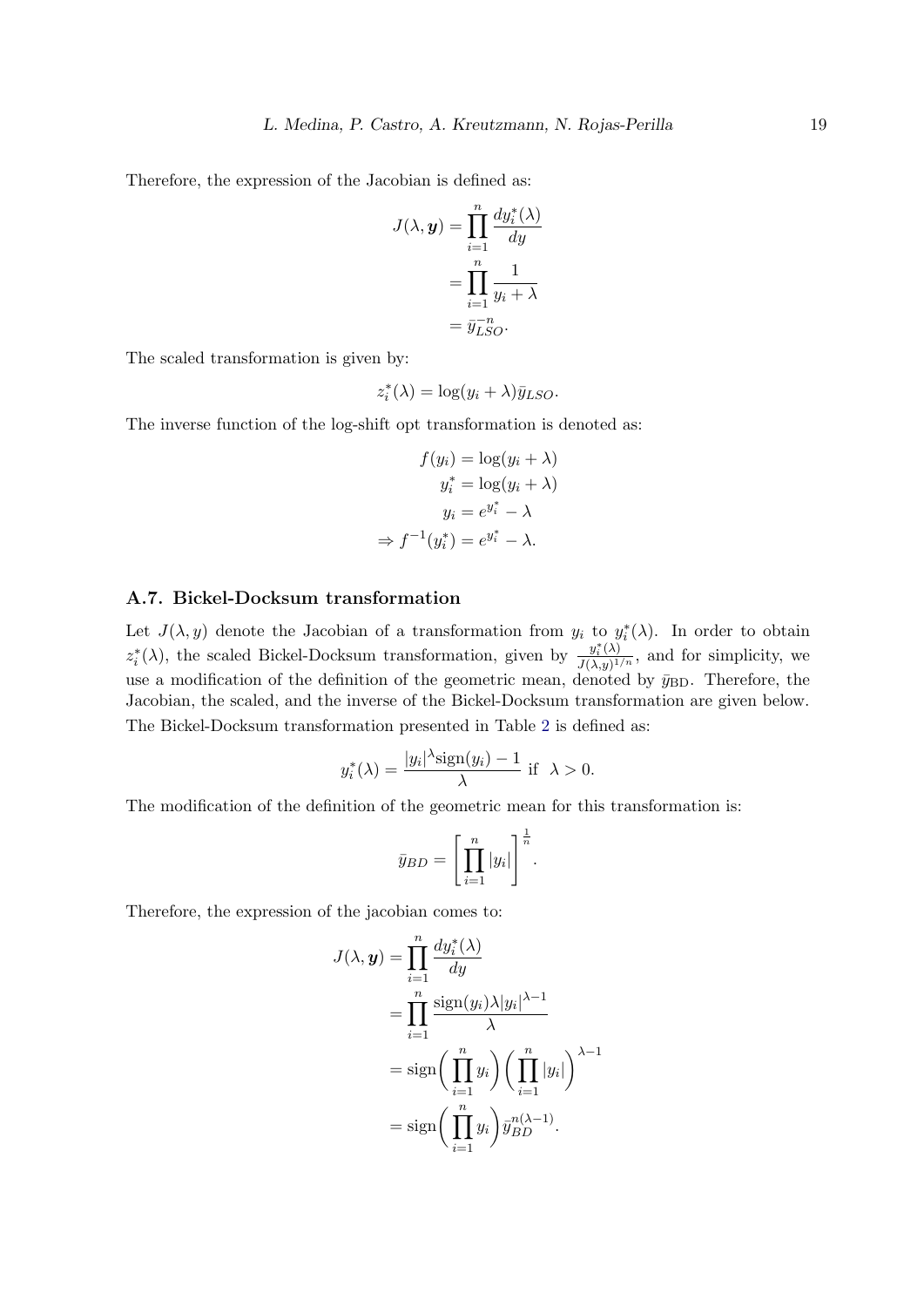The scaled transformation is given by:

$$
z_i^*(\lambda) = \frac{|y_i|^{\lambda} \operatorname{sign}(y_i) - 1}{\lambda} \frac{1}{\operatorname{sign}\left(\prod_{i=1}^n y_i\right) \overline{y}_{BD}^{(\lambda - 1)}}.
$$

The inverse function of the Bickel-Docksum transformation is denoted as:

$$
f(y_i) = \frac{|y_i|^{\lambda} \operatorname{sign}(y_i) - 1}{\lambda}
$$

$$
y_i^* = \frac{|y_i|^{\lambda} \operatorname{sign}(y_i) - 1}{\lambda}
$$

$$
|y_i| = \left[ \operatorname{sign}(y_i^*)(y_i^*\lambda + 1) \right]^{\frac{1}{\lambda}}
$$

$$
\Rightarrow f^{-1}(y_i^*) = \pm \left[ \operatorname{sign}(y_i^*)(y_i^*\lambda + 1) \right]^{\frac{1}{\lambda}}.
$$

### A.8. Yeo-Johnson transformation

$$
y_{ij}^*(\lambda) = \begin{cases} \frac{(y_i+1)^{\lambda}-1}{\lambda} & \text{if } \lambda \neq 0, y_i \geq 0 \quad (A);\\ \log(y_i+1) & \text{if } \lambda = 0, y_i \geq 0 \quad (B);\\ -\frac{(1-y_i)^{2-\lambda}-1}{2-\lambda} & \text{if } \lambda \neq 2, y_i < 0 \quad (C);\\ -\log(1-y_i) & \text{if } \lambda = 0, y_i < 0 \quad (D). \end{cases}
$$

Yeo-Johnson transformation case (A)

This case is exactly equal to the Box-Cox (shift) case (A), with  $s = 1$ .

Yeo-Johnson transformation case (B)

This case is exactly equal to the log (shift) case, with  $s = 1$ .

#### Yeo-Johnson transformation case (C)

Let  $J(\lambda, y)$  denote the Jacobian of a transformation from  $y_i$  to  $y_i^*(\lambda)$ . In order to obtain  $z_i^*(\lambda)$ , the scaled Yeo-Johnson(C) transformation, given by  $\frac{y_i^*(\lambda)}{J(\lambda, y)^1}$  $\frac{y_i(\lambda)}{J(\lambda,y)^{1/n}}$ , and for simplicity, we use a modification of the definition of the geometric mean, denoted by  $\bar{y}_{\text{YC}}$ . Therefore, the Jacobian, the scaled, and the inverse of the Yeo-Johnson(C) transformation are given below. The Yeo-Johnson(C) transformation presented in Table [2](#page-3-0) is defined as:

$$
y_i^*(\lambda) = -\frac{(1-y_i)^{2-\lambda} - 1}{2-\lambda} \text{ if } \lambda \neq 2 \text{ and } y_i < 0.
$$

$$
\bar{y}_{YC} = \left[\prod_{i=1}^{n} 1 - y_i\right]^{\frac{1}{n}}.
$$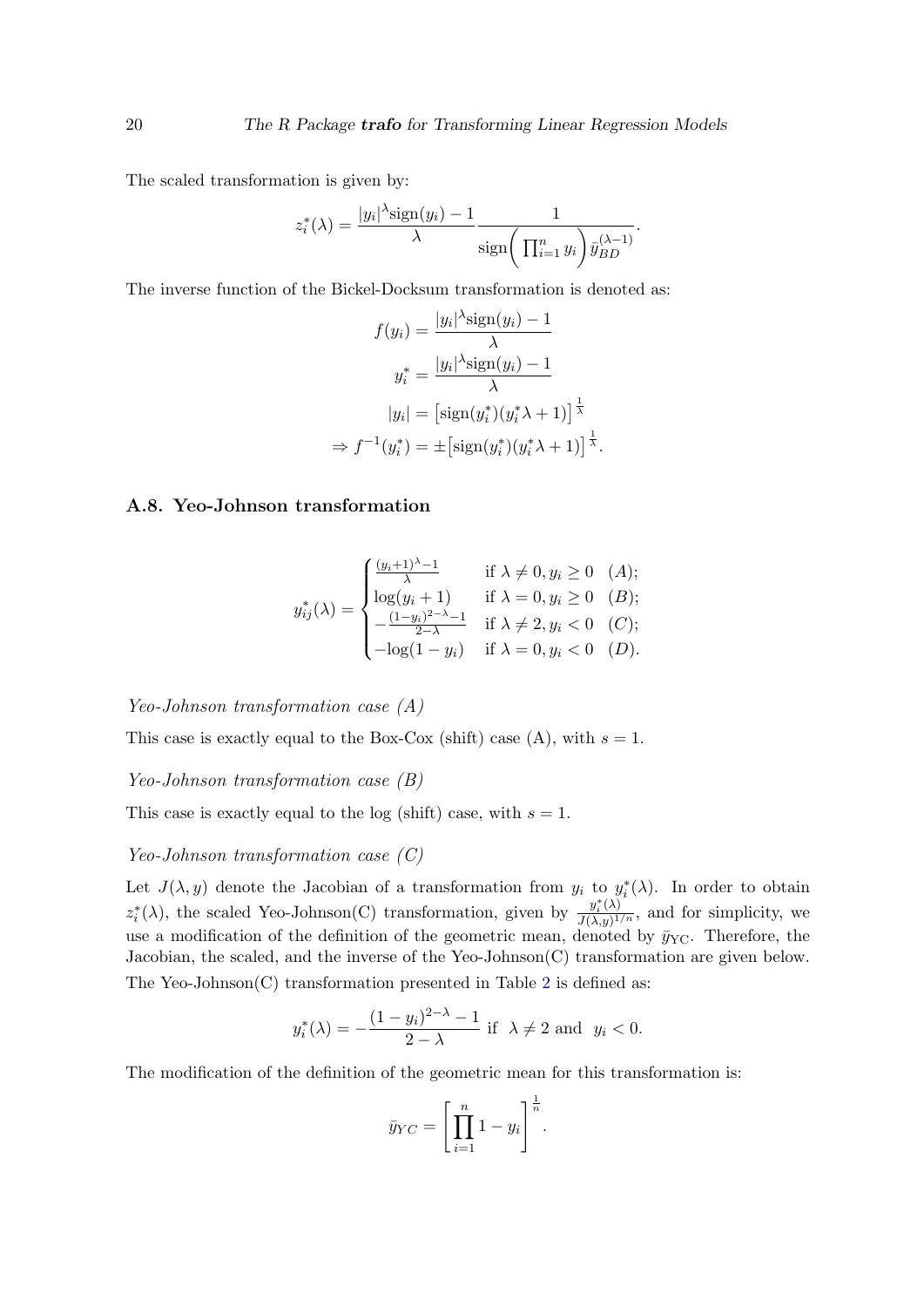Therefore, the expression of the Jacobian comes to:

$$
J(\lambda, \mathbf{y}) = \prod_{i=1}^{n} \frac{dy_i^*(\lambda)}{dy}
$$
  
= 
$$
\prod_{i=1}^{n} \frac{(2-\lambda)(1-y_i)^{1-\lambda}}{2-\lambda}
$$
  
= 
$$
\prod_{i=1}^{n} (1-y_i)^{1-\lambda}
$$
  
= 
$$
\bar{y}_Y^{n(1-\lambda)}.
$$

The scaled transformation is given by:

$$
z_i^*(\lambda) = -\frac{(1 - y_{ij})^{2-\lambda} - 1}{2 - \lambda} \bar{y}_{YC}^{n(1-\lambda)}.
$$

The inverse function of the Yeo-Johnson $(C)$  transformation is denoted as:

$$
f(y_i) = -\frac{(1 - y_i)^{2-\lambda} - 1}{2 - \lambda}
$$

$$
y_i^* = -\frac{(1 - y_i)^{2-\lambda} - 1}{2 - \lambda}
$$

$$
-y_i^*(2 - \lambda) = (1 - y_i)^{2-\lambda} - 1
$$

$$
y_i = 1 - [-y_i^*(2 - \lambda) + 1]^{\frac{1}{2-\lambda}}
$$

$$
\Rightarrow f^{-1}(y_i^*) = 1 - [-y_i^*(2 - \lambda) + 1]^{\frac{1}{2-\lambda}}.
$$

### Yeo-Johnson transformation case (D)

Let  $J(y)$  denote the Jacobian of a transformation from  $y_i$  to  $y_i^*$ . In order to obtain  $z_i^*$ , the scaled Yeo-Johnson(D) transformation, given by  $\frac{y_i^*}{J(y)^{1/n}}$ , and for simplicity, we use a modification of the definition of the geometric mean, denoted by  $\bar{y}_{\text{YD}}$ . Therefore, the Jacobian, the scaled, and the inverse of the Yeo-Johnson(D) transformation are given below.

The Yeo-Johnson(D) transformation presented in Table [2](#page-3-0) is defined as:

$$
y_i^* = -\log(1 - y_i).
$$

The modification of the definition of the geometric mean for this transformation is:

$$
\bar{y}_{YD} = \left[\prod_{i=1}^{n} 1 - y_i\right]^{\frac{1}{n}}.
$$

Therefore, the expression of the Jacobian is defined as:

$$
J(\lambda, \mathbf{y}) = \prod_{i=1}^{n} \frac{dy_i^*}{dy}
$$

$$
= \prod_{i=1}^{n} \frac{1}{1 - y_i}
$$

$$
= \bar{y}_{YD}^{-n}.
$$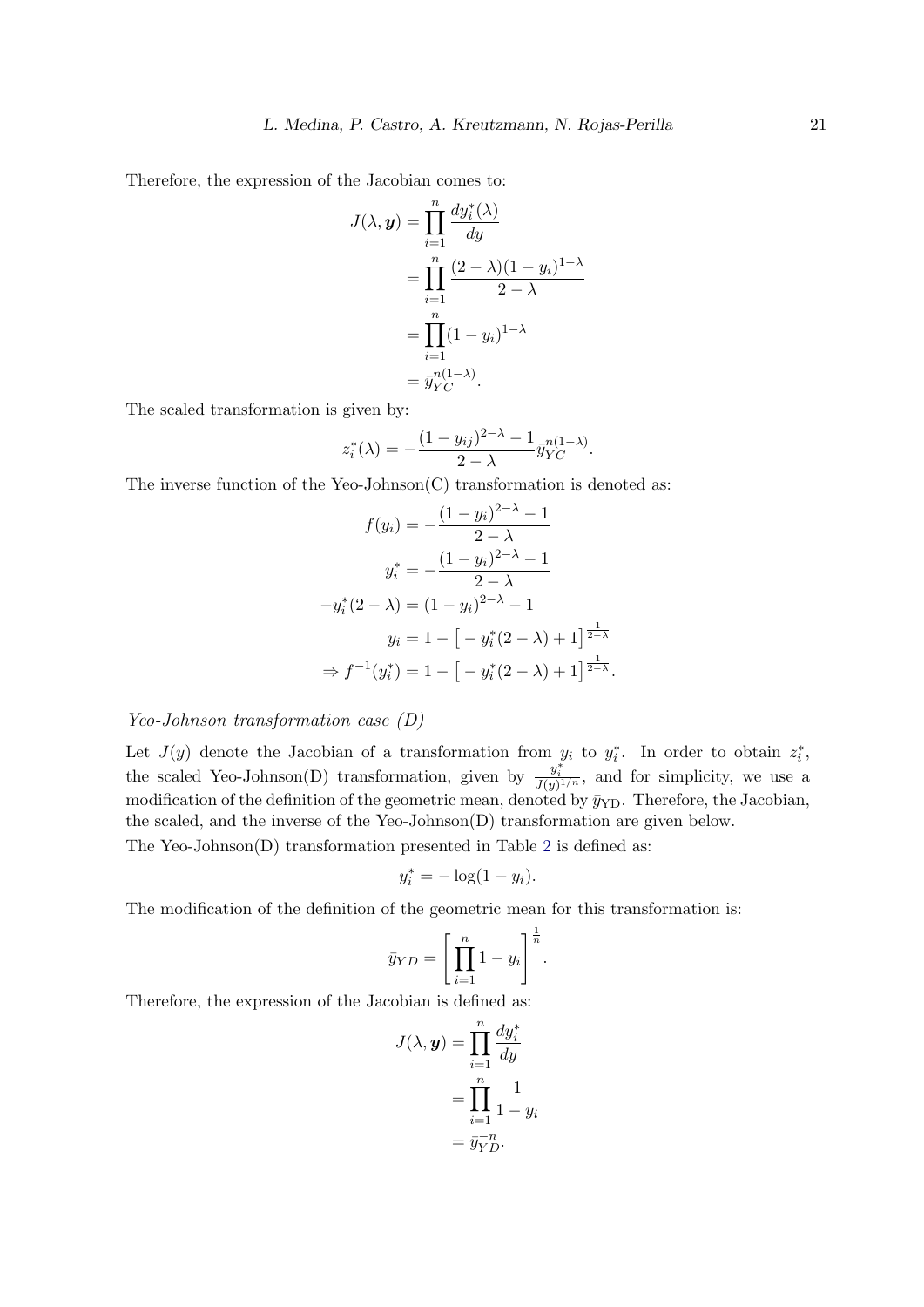The scaled transformation is given by:

$$
z_i^* = -\log(1 - y_i)\overline{y}_{YD}.
$$

The inverse function of the Yeo-Johnson(D) transformation is denoted as:

$$
f(y_i) = -\log(1 - y_i)
$$
  

$$
y_i^* = -\log(1 - y_i)
$$
  

$$
y_i = -e^{-y_i^*} + 1
$$
  

$$
\Rightarrow f^{-1}(y_i^*) = -e^{-y_i^*} + 1.
$$

#### A.9. Square root-shift opt transformation

Let  $J(\lambda, y)$  denote the Jacobian of a transformation from  $y_i$  to  $y_i^*(\lambda)$ . In order to obtain  $z_i^*$ , the scaled square root-shift opt transformation, given by  $\frac{y_i^*(\lambda)}{J(\lambda, y)^1}$  $\frac{y_i(\lambda)}{J(\lambda,y)^{1/n}}$ , and for simplicity, we use a modification of the definition of the geometric mean, denoted by  $\bar{y}_{\text{SR}}$ . Therefore, the Jacobian, the scaled, and the inverse of the square root-shift opt transformation are given below.

The square root-shift opt transformation presented in Table [2](#page-3-0) is defined as:

$$
y_i^*(\lambda) = \sqrt{y_i + \lambda}.
$$

The definition of the geometric mean is:

$$
\bar{y}_{SR} = \left[\prod_{i=1}^{n} y_i + \lambda\right]^{\frac{1}{n}}.
$$

Therefore, the expression of the Jacobian is defined as:

$$
J(\lambda, \mathbf{y}) = \prod_{i=1}^{n} \frac{dy_i^*}{dy}
$$
  
= 
$$
\prod_{i=1}^{n} -\frac{1}{2\sqrt{y_i + \lambda}}
$$
  
= 
$$
\frac{1}{2} \bar{y}_{SR}^{-n}.
$$

The scaled transformation is given by:

$$
z_i^* = -\frac{1}{y_i}\bar{y}_{SR}^2.
$$

The inverse function of the square root-shift opt transformation is denoted as:

$$
f(y_i) = \sqrt{y_i + \lambda}
$$

$$
y_i^* = \sqrt{y_i + \lambda}
$$

$$
y_i = y_i^{*2} - \lambda
$$

$$
\Rightarrow f^{-1}(y_i^*) = y_i^{*2} - \lambda.
$$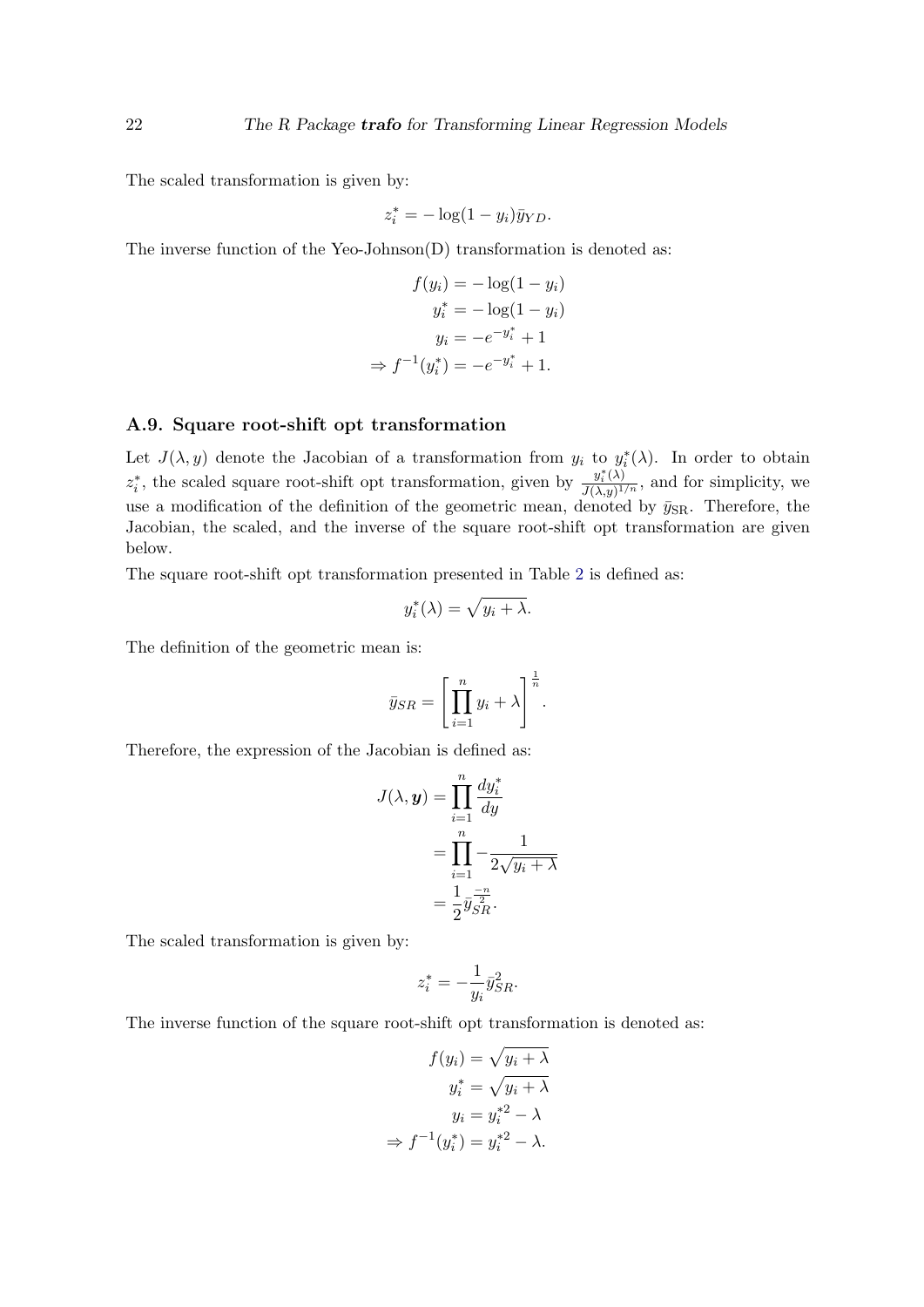### A.10. Manly transformation

$$
y_i^*(\lambda) = \begin{cases} \frac{e^{\lambda y_i} - 1}{\lambda} & \text{if } \lambda \neq 0 \quad (A); \\ y_i & \text{if } \lambda = 0 \quad (B). \end{cases}
$$

### Manly transformation case (A)

Let  $J(\lambda, y)$  denote the Jacobian of a transformation from  $y_i$  to  $y_i^*(\lambda)$ . In order to obtain  $z_i^*(\lambda)$ , the scaled Manly(A) transformation, given by  $\frac{y_i^*(\lambda)}{J(\lambda, y)^1}$  $\frac{y_i(\lambda)}{J(\lambda, y)^{1/n}}$ , and for simplicity, we use a modification of the definition of the geometric mean, denoted by  $\bar{y}_M$ . Therefore, the Jacobian, the scaled, and the inverse of the Manly(A) transformation are given below.

The Manly $(A)$  transformation presented in Table [2](#page-3-0) is defined as:

$$
y_i^*(\lambda) = \frac{e^{\lambda y_i} - 1}{\lambda} \text{ if } \lambda \neq 0.
$$

The modification of the definition of the geometric mean for this transformation is:

$$
\bar{y}_M = \left[\prod_{i=1}^n e^{y_i}\right]^{\frac{1}{n}}
$$

$$
= \left[e^{\sum_{i=1}^n y_i}\right]^{\frac{1}{n}}
$$

$$
= e^{\bar{y}}.
$$

Therefore, the expression of the Jacobian comes to:

$$
J(\lambda, \mathbf{y}) = \prod_{i=1}^{n} \frac{dy_i^*(\lambda)}{dy}
$$
  
= 
$$
\prod_{i=1}^{n} \frac{\lambda e^{\lambda y_i}}{\lambda}
$$
  
= 
$$
\left(\prod_{i=1}^{n} e^{y_i}\right)^{\lambda}
$$
  
= 
$$
\bar{y}_M^{\lambda n}
$$
  
= 
$$
e^{\lambda n} \bar{y}.
$$

The scaled transformation is given by:

$$
z_i^*(\lambda) = \frac{e^{\lambda y_i} - 1}{\lambda} \frac{1}{\bar{y}_M^{\lambda}}
$$

$$
= \frac{e^{\lambda y_i} - 1}{\lambda} \frac{1}{e^{\lambda \bar{y}}}.
$$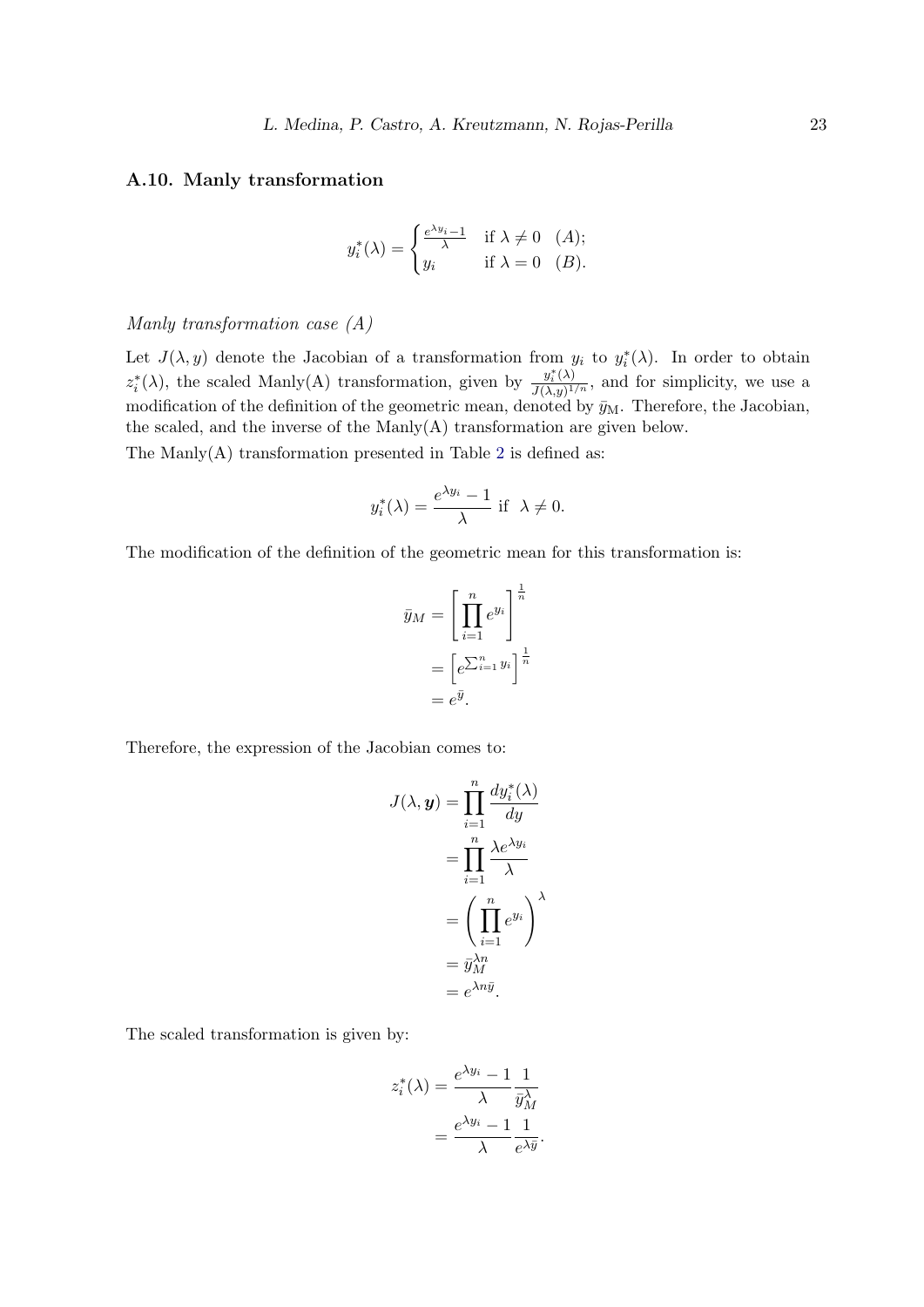The inverse function of the  $\text{Manly}(A)$  transformation is denoted as:

$$
f(y_i) = \frac{e^{\lambda y_i} - 1}{\lambda}
$$

$$
y_i^* = \frac{e^{\lambda y_i} - 1}{\lambda}
$$

$$
\lambda y_i^* + 1 = e^{\lambda y_i}
$$

$$
y_i = \frac{\log(\lambda y_i^* + 1)}{\lambda}
$$

$$
\Rightarrow f^{-1}(y_i^*) = \frac{\log(\lambda y_i^* + 1)}{\lambda}.
$$

Manly transformation case (B)

The variable remains equal,  $y_i^* = y_i$ .

### A.11. Modulus transformation

$$
y_i^*(\lambda) = \begin{cases} \operatorname{sign}(y_i) \frac{(|y_i|+1)^{\lambda}-1}{\lambda} & \text{if } \lambda \neq 0 \ (A); \\ \operatorname{sign}(y_i) \log (|y_i|+1) & \text{if } \lambda = 0 \ (B). \end{cases}
$$

### Modulus transformation case (A)

Let  $J(\lambda, y)$  denote the Jacobian of a transformation from  $y_i$  to  $y_i^*(\lambda)$ . In order to obtain  $z_i^*(\lambda)$ , the scaled modulos(A) transformation, given by  $\frac{y_i^*(\lambda)}{J(\lambda, y)^1}$  $\frac{y_i(\lambda)}{J(\lambda,y)^{1/n}}$ , and for simplicity, we use a modification of the definition of the geometric mean, denoted by  $\bar{y}_{\text{MA}}$ . Therefore, the Jacobian, the scaled, and the inverse of the modulus(A) transformation are given below.

The modulus $(A)$  transformation presented in Table [2](#page-3-0) is defined as:

$$
y_i^*(\lambda) = \text{sign}(y_i) \frac{(|y_i| + 1)^{\lambda} - 1}{\lambda} \text{ if } \lambda \neq 0.
$$

$$
\bar{y}_{MA} = \left[ \prod_{i=1}^{n} |y_i| + 1 \right]^{\frac{1}{n}}.
$$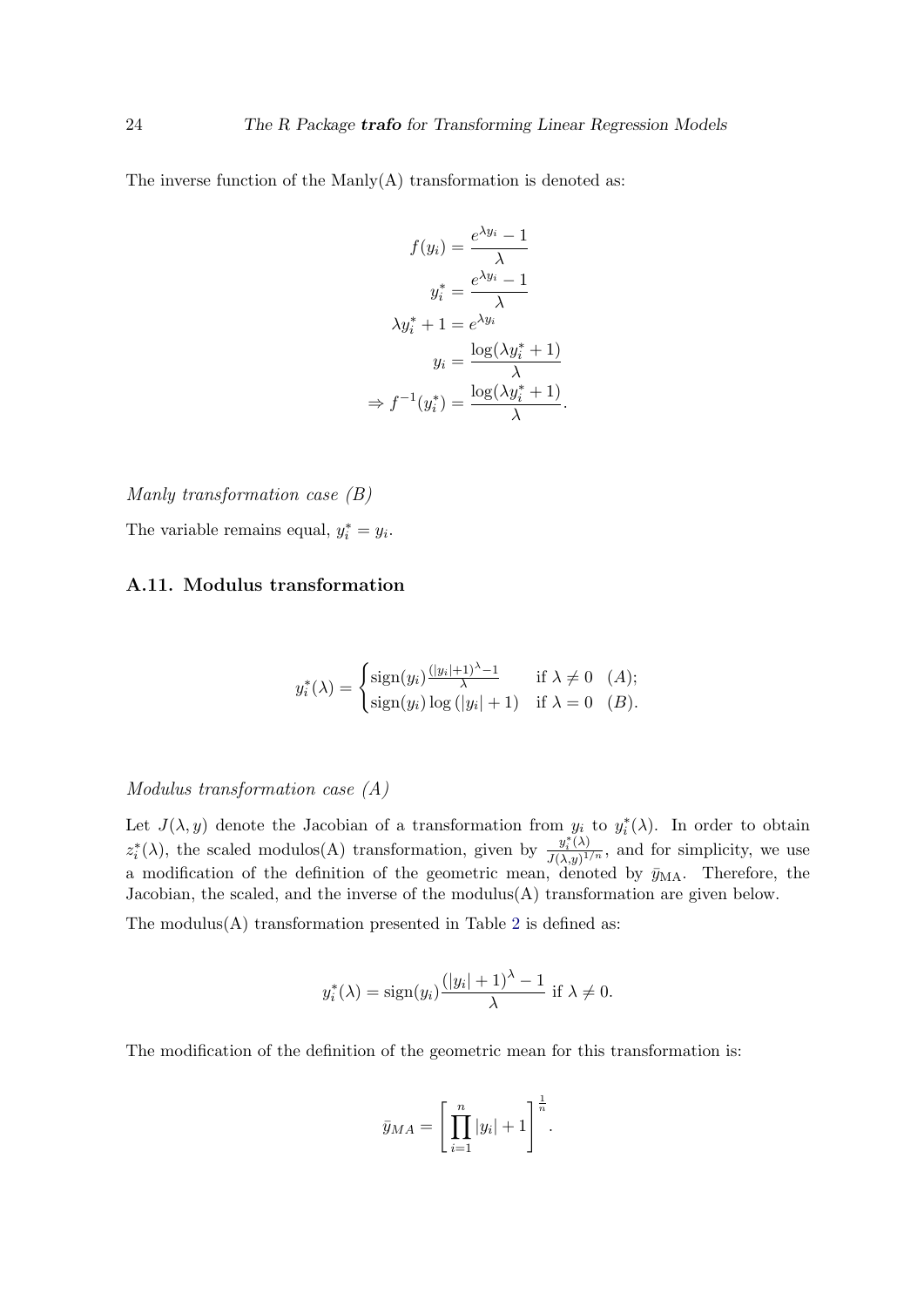Therefore, the expression of the Jacobian comes to:

$$
J(\lambda, \mathbf{y}) = \prod_{i=1}^{n} \frac{dy_i^*(\lambda)}{dy}
$$
  
= 
$$
\prod_{i=1}^{n} \frac{\text{sign}(y_i)\lambda(|y_i|+1)^{\lambda-1}}{\lambda}
$$
  
= 
$$
\text{sign}\left(\prod_{i=1}^{n} y_i\right) \left(\prod_{i=1}^{n} |y_i|+1\right)^{\lambda-1}
$$
  
= 
$$
\text{sign}\left(\prod_{i=1}^{n} y_i\right) \overline{y_{MA}^{n(\lambda-1)}}
$$
.

The scaled transformation is given by:

$$
z_i^*(\lambda) = \text{sign}(y_i) \frac{(|y_i| + 1)^{\lambda} - 1}{\lambda} \frac{1}{\text{sign}\left(\prod_{i=1}^n y_i\right) \overline{y}_{MA}^{(\lambda - 1)}}.
$$

The inverse function of the modulus $(A)$  transformation is denoted as:

$$
f(y_i) = \operatorname{sign}(y_i) \frac{(|y_i| + 1)^{\lambda} - 1}{\lambda}
$$

$$
y_i^* = \operatorname{sign}(y_i) \frac{(|y_i| + 1)^{\lambda} - 1}{\lambda}
$$

$$
|y_i| = \left[\operatorname{sign}(y_i^*)\lambda + 1\right]^{\frac{1}{\lambda}} - 1
$$

$$
\Rightarrow f^{-1}(y_i^*) = \pm \left[\left(\operatorname{sign}(y_i^*)\lambda + 1\right)^{\frac{1}{\lambda}} - 1\right].
$$

#### Modulus transformation case (B)

This case is exactly equal to the neglog transformation case.

### A.12. Dual power transformation

$$
y_i^*(\lambda) = \begin{cases} \frac{y_i^{\lambda} - y_i^{-\lambda}}{2\lambda} & \text{if } \lambda > 0 \ (A); \\ \log(y_i) & \text{if } \lambda = 0 \ (B). \end{cases}
$$

Dual power transformation case (A)

Let  $J(\lambda, y)$  denote the Jacobian of a transformation from  $y_i$  to  $y_i^*(\lambda)$ . In order to obtain  $z_i^*(\lambda)$ , the scaled dual power(A) transformation, given by  $\frac{y_i^*(\lambda)}{J(\lambda, y)^1}$  $\frac{y_i(\lambda)}{J(\lambda,y)^{1/n}}$ , and for simplicity, we use a modification of the definition of the geometric mean, denoted by  $\bar{y}_{DA}$ . Therefore, the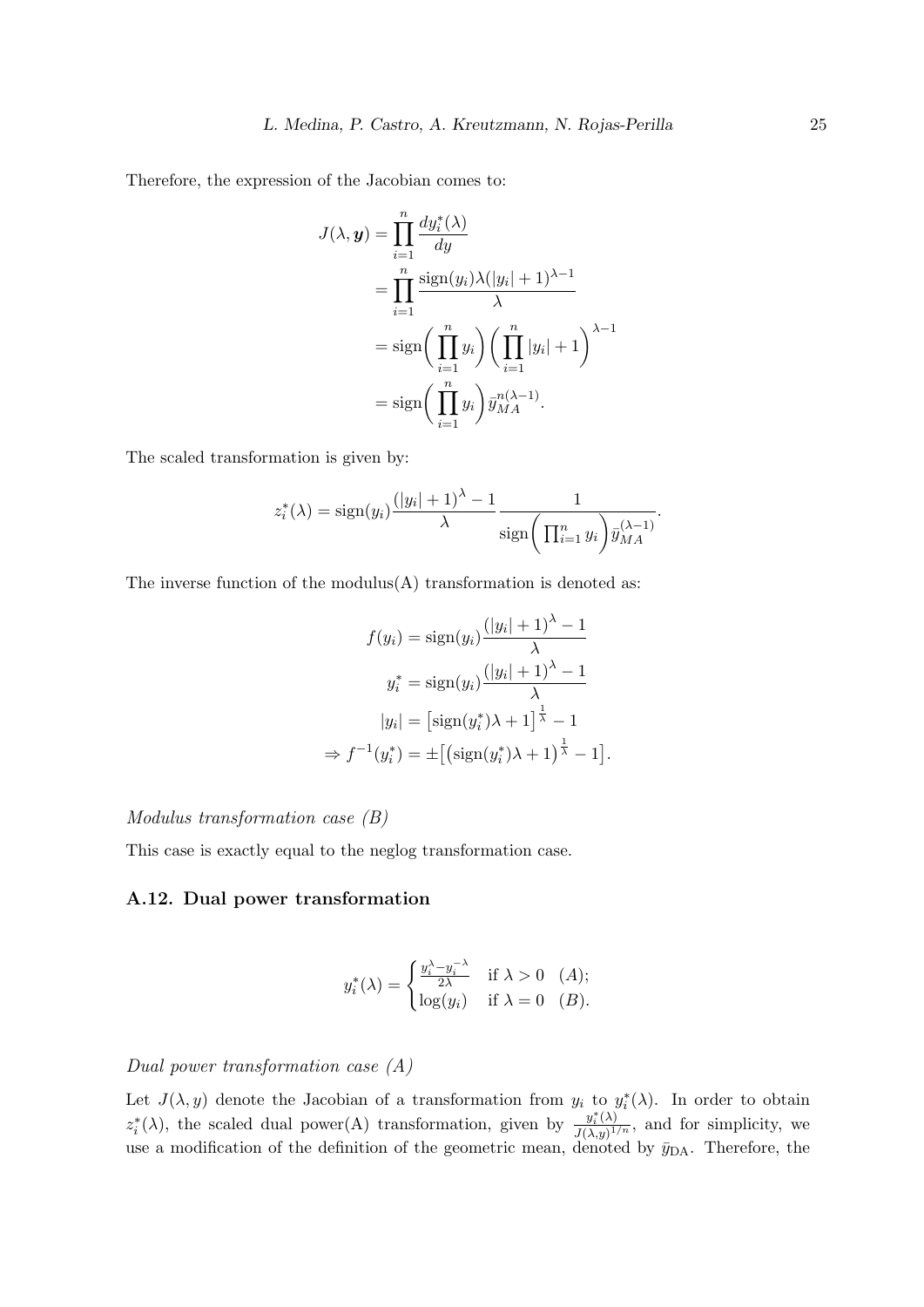Jacobian, the scaled, and the inverse of the dual power(A) transformation are given below. The dual power $(A)$  transformation presented in Table [2](#page-3-0) is defined as:

$$
y_i^*(\lambda) = \frac{y_i^{\lambda} - y_i^{-\lambda}}{2\lambda} \text{ if } \lambda > 0.
$$

The modification of the definition of the geometric mean for this transformation is:

$$
\bar{y}_{DA} = \left[ \prod_{i=1}^n \left( y_i^{\lambda - 1} + y_i^{-\lambda - 1} \right) \right]^{\frac{1}{n}}.
$$

Therefore, the expression of the Jacobian comes to:

$$
J(\lambda, \mathbf{y}) = \prod_{i=1}^{n} \frac{dy_i^*(\lambda)}{dy}
$$
  
= 
$$
\prod_{i=1}^{n} \frac{\lambda y_i^{\lambda - 1} + \lambda y_i^{-\lambda - 1}}{2\lambda}
$$
  
= 
$$
\frac{1}{2} \bar{y}_{DA}^n.
$$

The scaled transformation is given by:

$$
z_i^*(\lambda) = \frac{y_i^{\lambda} - y_i^{-\lambda}}{2\lambda} \frac{2}{\bar{y}_{DA}}.
$$

The inverse function of the dual power $(A)$  transformation is found by solving the quadratic by completing the square as:

$$
f(y_i) = \frac{y_i^{\lambda} - y_i^{-\lambda}}{2\lambda}
$$
  
\n
$$
y_i^* = \frac{y_i^{\lambda} - y_i^{-\lambda}}{2\lambda}
$$
  
\n
$$
2\lambda y_i^* = y_i^{\lambda} - y_i^{-\lambda}
$$
  
\n
$$
2\lambda y_i^* = y_i^{\lambda} - \frac{1}{y_i^{\lambda}}
$$
  
\n
$$
2\lambda y_i^* = \frac{y_i^{2\lambda} - 1}{y_i^{\lambda}}
$$
  
\n
$$
2\lambda y_i^* y_i^{\lambda} = y_i^{2\lambda} - 1
$$
  
\n
$$
1 + \lambda^2 y_i^{*2} = y_i^{2\lambda} - 2\lambda y_i^* y_i^{\lambda} + \lambda^2 y_i^{*2}
$$
  
\n
$$
1 + \lambda^2 y_i^{*2} = (y_i^{\lambda} - \lambda y_i^*)^2
$$
  
\n
$$
\sqrt{1 + \lambda^2 y_i^{*2}} + \lambda y_i^* = y_i^{\lambda}
$$
  
\n
$$
y_i = \left[\sqrt{1 + \lambda^2 y_i^{*2}} + \lambda y_i^*\right]^{\frac{1}{\lambda}}
$$
  
\n
$$
\Rightarrow f^{-1}(y_i^*) = \left[\sqrt{1 + \lambda^2 y_i^{*2}} + \lambda y_i^*\right]^{\frac{1}{\lambda}}
$$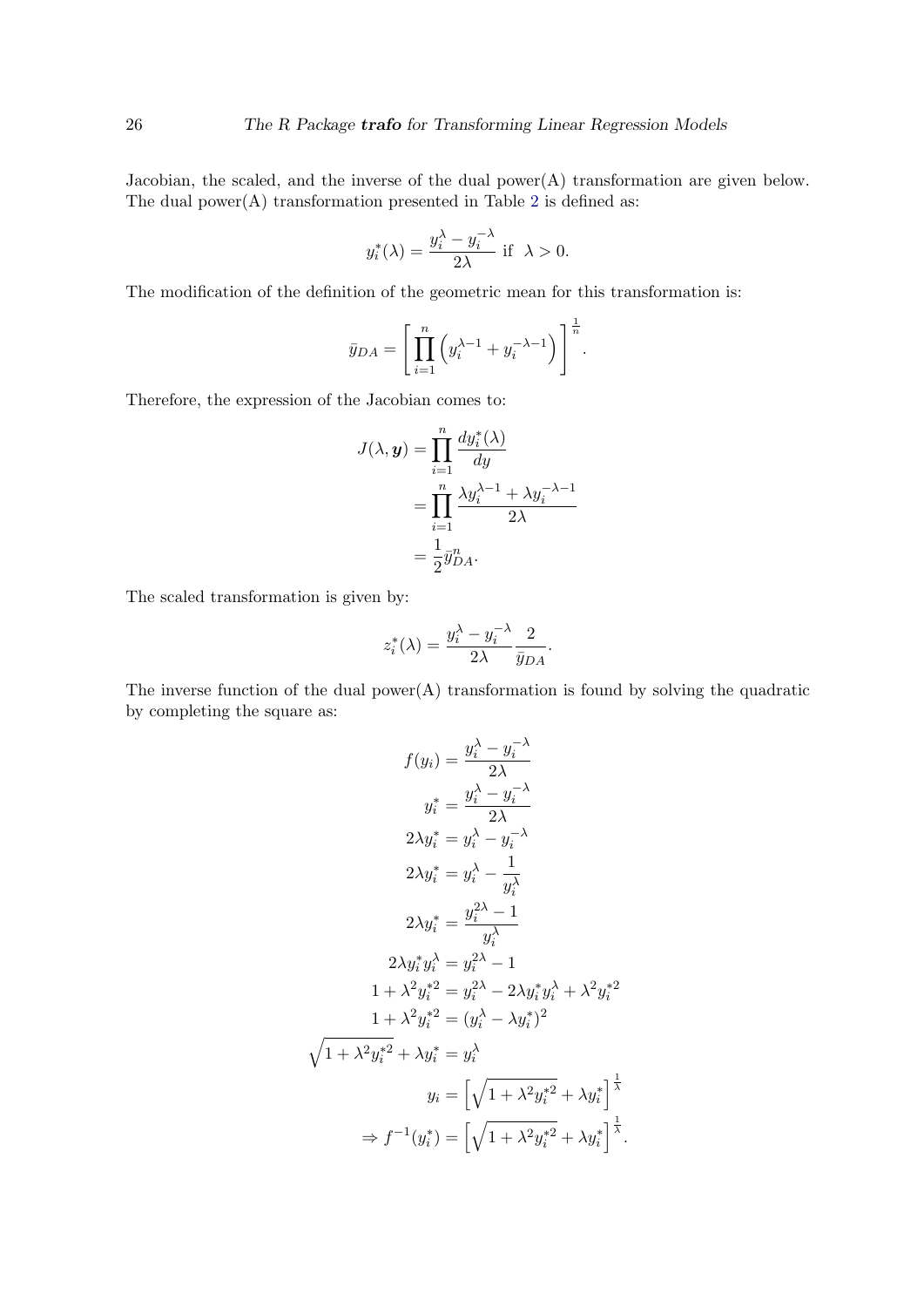### Dual power transformation case (B)

This case is exactly equal to the Box-Cox (shift) transformation, case (B).

### A.13. Gpower transformation

$$
y_i^*(\lambda) = \begin{cases} \frac{\left(y_i + \sqrt{y_i^2 + 1}\right)^{\lambda} - 1}{\lambda} & \text{if } \lambda \neq 0 \quad (A);\\ \log\left(y_i + \sqrt{y_i^2 + 1}\right) & \text{if } \lambda = 0 \quad (B). \end{cases}
$$

### Gpower transformation case (A)

Let  $J(\lambda, y)$  denote the Jacobian of a transformation from  $y_i$  to  $y_i^*(\lambda)$ . In order to obtain  $z_i^*(\lambda)$ , the scaled gpower(A) transformation, given by  $\frac{y_i^*(\lambda)}{J(\lambda, y)^1}$  $\frac{y_i(\lambda)}{J(\lambda,y)^{1/n}}$ , and for simplicity, we use a modification of the definition of the geometric mean, denoted by  $\bar{y}_{\text{GA}}$ . Therefore, the Jacobian, the scaled, and the inverse of the  $g\nu$ <sub>c</sub> (A) transformation are given below.

The gpower $(A)$  transformation presented in Table [2](#page-3-0) is defined as:

$$
y_i^*(\lambda) = \frac{\left[y_i + \sqrt{y_i^2 + 1}\right]^\lambda - 1}{\lambda} \text{ if } \lambda \neq 0.
$$

The modification of the definition of the geometric mean for this transformation is:

$$
\bar{y}_{GA} = \left[ \prod_{i=1}^{n} \left( y_i + \sqrt{y_i^2 + 1} \right)^{\lambda - 1} \left( 1 + \frac{y_i}{\sqrt{y_i^2 + 1}} \right) \right]^{\frac{1}{n}}.
$$

Therefore, the expression of the Jacobian comes to:

$$
J(\lambda, \mathbf{y}) = \prod_{i=1}^{n} \frac{dy_i^*(\lambda)}{dy}
$$
  
= 
$$
\prod_{i=1}^{n} \frac{\lambda \left(y_i + \sqrt{y_i^2 + 1}\right)^{\lambda - 1} \left(1 + \frac{2y_i}{2\sqrt{y_i^2 + 1}}\right)}{\lambda}
$$
  
= 
$$
\bar{y}_{GA}^n
$$
.

The scaled transformation is given by:

$$
z_i^*(\lambda) = \frac{\left[y_i + \sqrt{y_i^2 + 1}\right]^\lambda - 1}{\lambda} \frac{1}{\bar{y}_{GA}}.
$$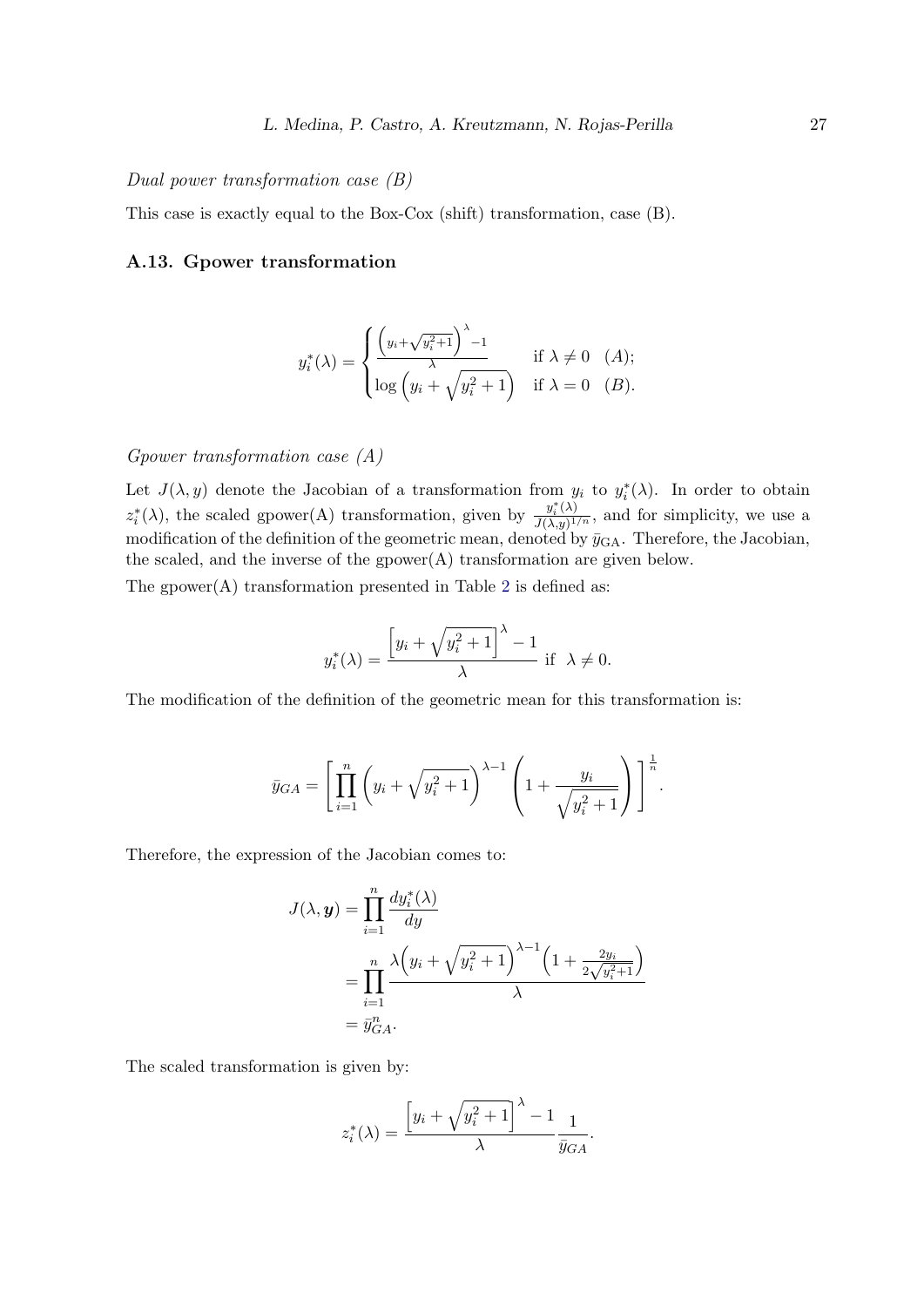The inverse function of the  $g$ power $(A)$  transformation is denoted as:

$$
f(y_i) = \frac{\left[y_i + \sqrt{y_i^2 + 1}\right]^\lambda - 1}{\lambda}
$$

$$
y_i^* = \frac{\left[y_i + \sqrt{y_i^2 + 1}\right]^\lambda - 1}{\lambda}
$$

$$
\lambda y_i^* + 1 = \left[y_i + \sqrt{y_i^2 + 1}\right]^\lambda
$$

$$
(\lambda y_i^* + 1)^{\frac{1}{\lambda}} = y_i + \sqrt{y_i^2 + 1}
$$

$$
\left[(\lambda y_i^* + 1)^{\frac{1}{\lambda}} - y_i\right]^2 = \left[\sqrt{y_i^2 + 1}\right]^2
$$

$$
(\lambda y_i^* + 1)^{\frac{2}{\lambda}} - 2y_i(\lambda y_i^* + 1)^{\frac{1}{\lambda}} + y_i^2 = y_i^2 + 1
$$

$$
-y_i(\lambda y_i^* + 1)^{\frac{1}{\lambda}} = \frac{1 - (\lambda y_i^* + 1)^{\frac{2}{\lambda}}}{2}
$$

$$
y_i = -\left[\frac{1 - (\lambda y_i^* + 1)^{\frac{1}{\lambda}}}{2(\lambda y_i^* + 1)^{\frac{1}{\lambda}}}\right]
$$

$$
\Rightarrow f^{-1}(y_i) = -\left[\frac{1 - (\lambda y_i + 1)^{\frac{1}{\lambda}}}{2(\lambda y_i + 1)^{\frac{1}{\lambda}}}\right].
$$

# Gpower transformation case (B)

This case is exactly equal to the glog transformation case.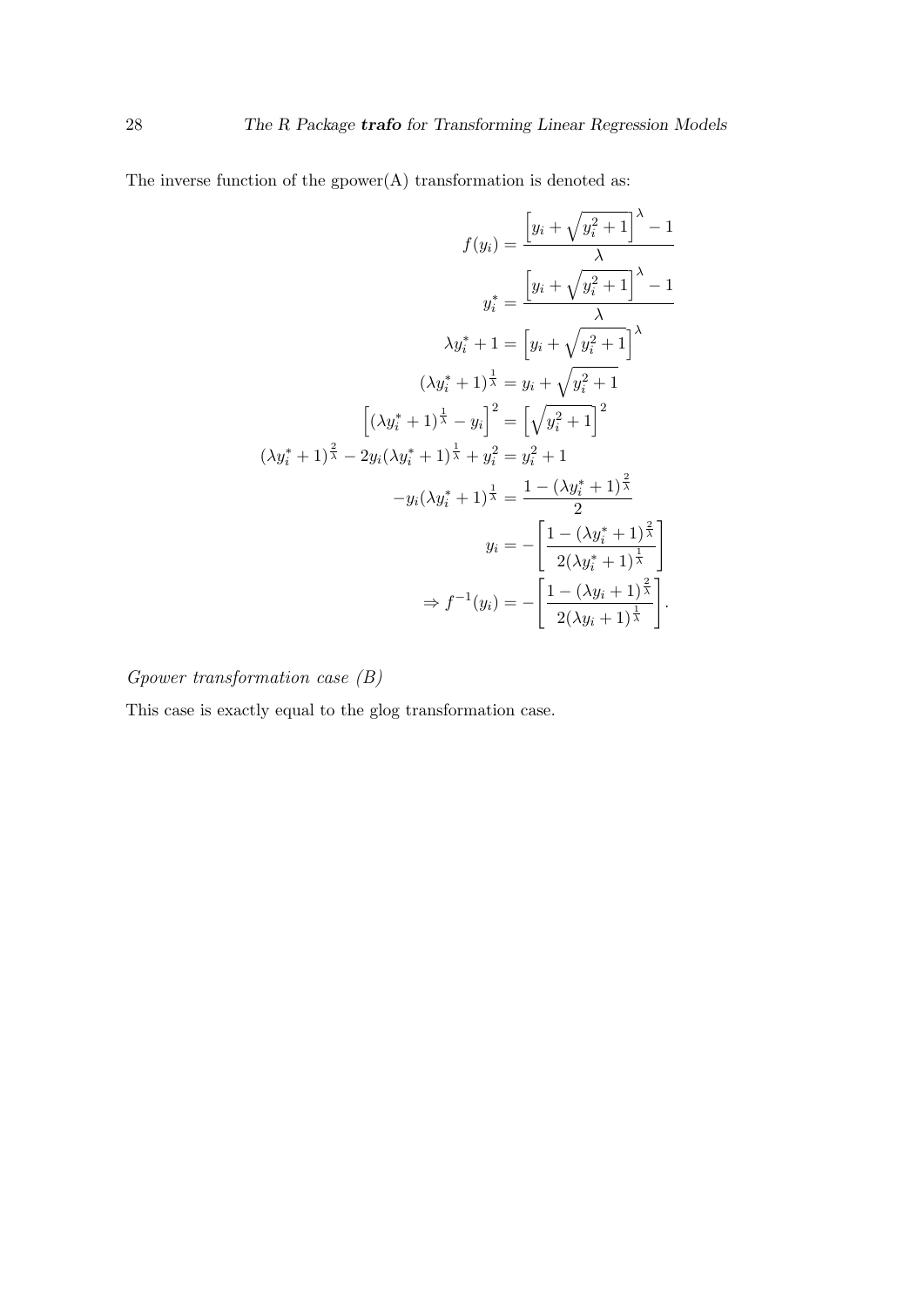# References

- <span id="page-28-13"></span>Bartlett MS (1947). "The use of transformations." *Biometrics*, **3**(1), 39–52.
- <span id="page-28-9"></span>Berry WD (1993). Understanding Regression Assumptions. SAGE Publications, Thousand Oaks.
- <span id="page-28-6"></span>Bickel PJ, Doksum KA (1981). "An analysis of transformations revisited." Journal of the American Statistical Association, 76(374), 296–311.
- <span id="page-28-10"></span>Box GEP, Cox DR (1964). "An analysis of transformations." Journal of the Royal Statistical Society Series B, 26(2), 211–252.
- <span id="page-28-14"></span>Breusch TS, Pagan AR (1979). "A simple test for heteroscedasticity and random coefficient variation." Econometrica, 47(5), 1287–1294.
- <span id="page-28-15"></span>Croissant Y (2016). Ecdat: Data Sets for Econometrics. R package version 0.3-1, URL <https://CRAN.R-project.org/package=Ecdat>.
- <span id="page-28-5"></span>Dag O, Asar O, Ilk O (2017). **AID:** Box-Cox Power Transformation. R package version 2.3, URL <https://CRAN.R-project.org/package=AID>.
- <span id="page-28-8"></span>Durbin BP, Hardin JS, Hawkins DM, Rocke DM (2002). "A variance-stabilizing transformation for gene-expression microarray data." Bioinformatics, 18(1), 105–110.
- <span id="page-28-11"></span>Feng Q, Hannig J, Marron JS (2016). "A Note on Automatic Data Transformation." Stat,  $5(1), 82-87.$
- <span id="page-28-4"></span>Fernandez ES (2014). Johnson: Johnson Transformation. R package version 1.4, URL <https://CRAN.R-project.org/package=Johnson>.
- <span id="page-28-2"></span>Fox J, Weisberg S (2011). An R Companion to Applied Regression. SAGE Publications, Thousand Oaks.
- <span id="page-28-1"></span>Hossain MZ (2011). "The use of Box-Cox transformation technique in economic and statistical analyses." Journal of Emerging Trends in Economics and Management Sciences, 2(1), 32– 39.
- <span id="page-28-0"></span>Hothorn T, Möst L, Bühlmann P (2018). "Most likely transformations." Scandinavian Journal of Statistics,  $45(1)$ ,  $110-134$ .
- <span id="page-28-7"></span>John JA, Draper NR (1980). "An alternative family of transformations." Journal of the Royal Statistical Society Series C, 29(2), 190–197.
- <span id="page-28-12"></span>Kelmansky DM, Martínez EJ, Leiva V (2013). "A new variance stabilizing transformation for gene expression data analysis." Statistical Applications in Genetics and Molecular Biology, 12(6), 653–666.
- <span id="page-28-3"></span>Kuhn M (2008). "Building Predictive Models in R Using the caret Package." Journal of Statistical Software, 28(5), 1–26.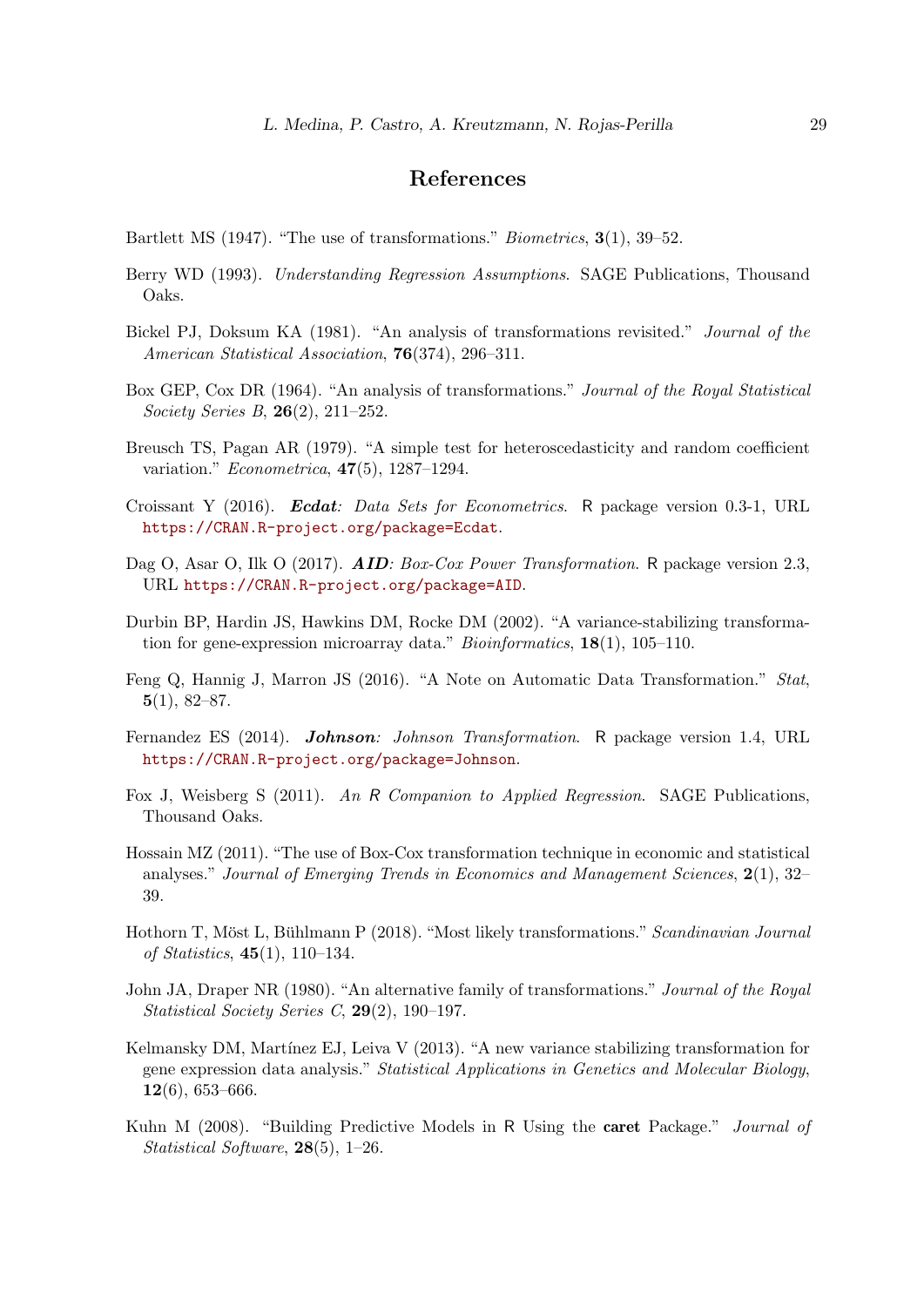- <span id="page-29-7"></span>Manly BFJ (1976). "Exponential data transformations." Journal of the Royal Statistical Society Series D, 25(1), 37–42.
- <span id="page-29-2"></span>Medina L, Castro P, Kreutzmann AK, Rojas-Perilla N (2018). trafo: Estimation, Comparison and Selection of Transformations. R package version 1.0.0, URL [https://CRAN.](https://CRAN.R-project.org/package=trafo) [R-project.org/package=trafo](https://CRAN.R-project.org/package=trafo).
- <span id="page-29-5"></span>Molina I, Marhuenda Y (2015). "sae: An R Package for Small Area Estimation." The R Journal,  $7(1)$ , 81-98. URL [https://journal.r-project.org/archive/2015/RJ-2015-007/](https://journal.r-project.org/archive/2015/RJ-2015-007/index.html) [index.html](https://journal.r-project.org/archive/2015/RJ-2015-007/index.html).
- <span id="page-29-0"></span>Morozova M, Koschutnig K, Klein E, Wood G (2016). "Monotonic Non-linear Transformations as a Tool to Investigate Age-related Effects on Brain White Matter Integrity: A Box-Cox Investigation." NeuroImage, 125, 1119–1130.
- <span id="page-29-13"></span>Nelder JA, Wedderburn RWM (1972). "Generalized linear models." Journal of the Royal Statistical Society Series A, 135(3), 370–384.
- <span id="page-29-1"></span>R Core Team (2018). R: A Language and Environment for Statistical Computing. R Foundation for Statistical Computing, Vienna. URL <https://www.R-project.org/>.
- <span id="page-29-6"></span>Ribeiro Jr PJ, Diggle PJ (2016). "geoR: Analysis of Geostatistical Data." R News,  $1(2)$ , 15–18. URL <http://cran.R-project.org/doc/Rnews>.
- <span id="page-29-3"></span>Rojas-Perilla N (2018). The Use of Data-Driven Transformations and their Application in Small Area Estimation. Ph.D. thesis, Freie Universität Berlin. Unpublished.
- <span id="page-29-12"></span>Royston P, Lambert PC, et al. (2011). Flexible Parametric Survival Analysis using Stata: Beyond the Cox Model. Stata Press, College Station.
- <span id="page-29-16"></span>Shapiro SS, Wilk MB (1965). "An Analysis of Variance Test for Normality." Biometrika, 52(3/4), 591–611.
- <span id="page-29-10"></span>Taylor JMG  $(1985)$ . "Power transformations to symmetry." *Biometrika*, **72** $(1)$ , 145–152.
- <span id="page-29-14"></span>Tukey JW (1977). Exploratory Data Analysis. Pearson, London.
- <span id="page-29-4"></span>Venables WN, Ripley BD (2002). Modern Applied Statistics with S. Springer-Verlag, New York.
- <span id="page-29-8"></span>Wang Y (2015). *jtrans: Johnson Transformation for Normality*. R package version 1.1.0, URL <https://CRAN.R-project.org/package=jtrans>.
- <span id="page-29-9"></span>Whittaker J, Whitehead C, Somers M (2005). "The neglog transformation and quantile regression for the analysis of a large credit scoring database." Journal of the Royal Statistical Society Series C, 54(4), 863–878.
- <span id="page-29-15"></span>Yang Z (2006). "A modified family of power transformations." *Economics Letters*,  $92(1)$ , 14–19.
- <span id="page-29-11"></span>Yeo IK, Johnson RA (2000). "A new family of power transformations to improve normality or symmetry." Biometrika,  $87(4)$ , 954–959.